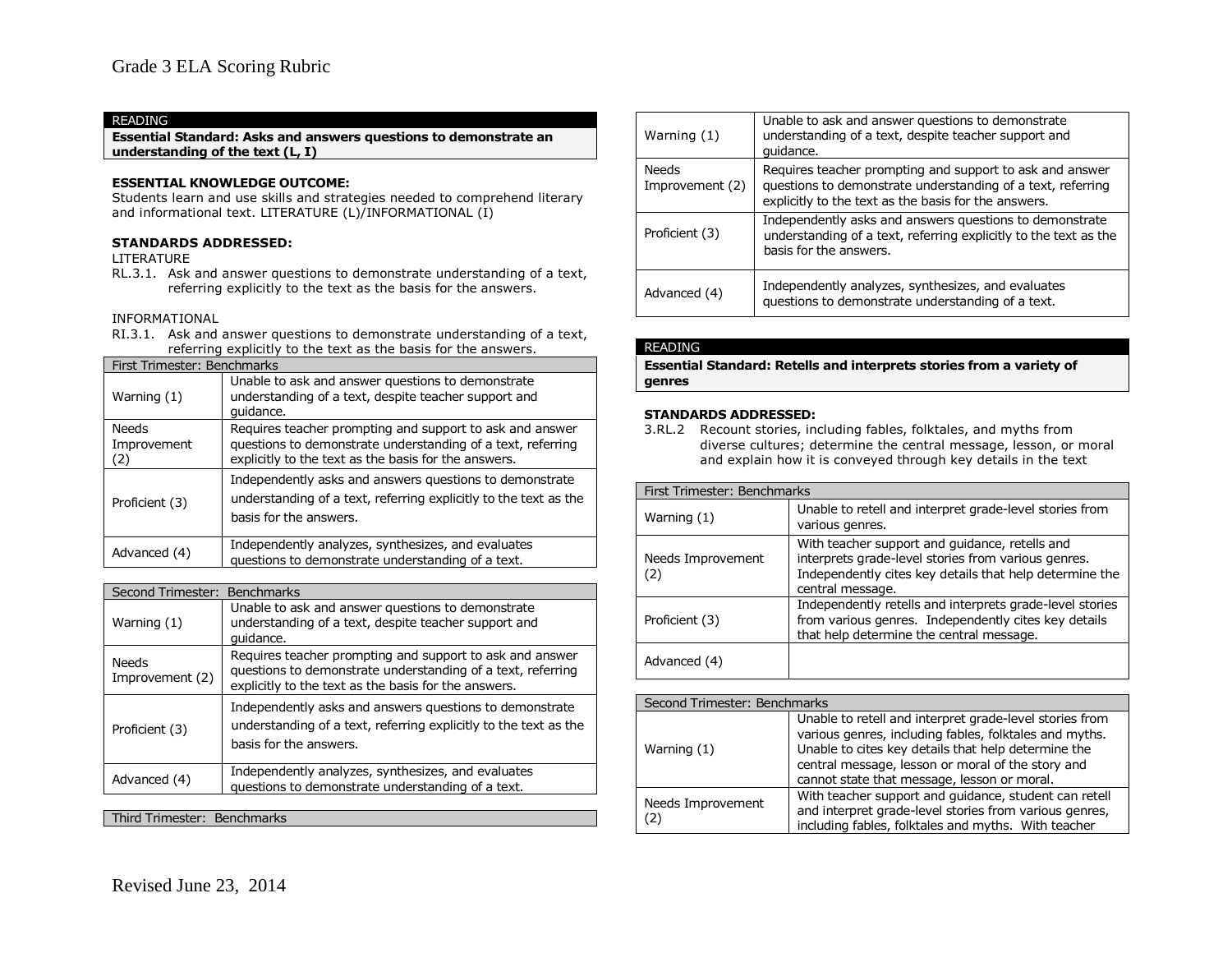|                | assistance and modeling, can cite key details that help<br>determine the central message, lesson or moral of the<br>story and can state that message, lesson or moral.                                                                                                                                                                                                                                                       |
|----------------|------------------------------------------------------------------------------------------------------------------------------------------------------------------------------------------------------------------------------------------------------------------------------------------------------------------------------------------------------------------------------------------------------------------------------|
| Proficient (3) | Independently retells and interprets grade-level stories<br>from various genres, including fables, folktales and<br>myths. Independently cites key details that help<br>determine the central message, lesson or moral of the<br>story and can independently state that message,<br>lesson or moral.                                                                                                                         |
| Advanced (4)   | Independently retells and interprets grade-level stories<br>from various genres, including fables, folktales and<br>myths. Independently cites key details that help<br>determine the central message, lesson or moral of the<br>story and can independently state that message,<br>lesson or moral. Is able to independently compare<br>these messages across various text and makes valid<br>inferences about the stories. |

Third Trimester: Benchmarks- Not Assessed

### READING

**Essential Standard: Identifies main idea and supporting details of an informational text (I)**

### **STANDARDS ADDRESSED**:

3.RI.2 Determine the main idea of a text, recount the key details and explain how they support the main idea.

First Trimester: Benchmarks- Not Assessed

| Second Trimester: Benchmarks       |                                                                                                                                                                     |
|------------------------------------|---------------------------------------------------------------------------------------------------------------------------------------------------------------------|
| Warning (1)                        | Unable to determine the main idea of grade-level text and<br>unable to identify supporting details which help explain the<br>main idea.                             |
| <b>Needs</b><br>Improvement<br>(2) | Requires teacher support and guidance to determine the<br>main idea of grade-level text and identifies some supporting<br>details which help explain the main idea. |
| Proficient (3)                     | Independently determines the main idea of grade-level<br>informational text and identifies most supporting details<br>which help explain the main idea.             |
| Advanced (4)                       |                                                                                                                                                                     |

### Third Trimester: Benchmarks

| Warning (1)                        | Unable to determine the main idea of grade-level<br>informational text and unable to identify supporting details<br>which help explain the main idea.                             |
|------------------------------------|-----------------------------------------------------------------------------------------------------------------------------------------------------------------------------------|
| <b>Needs</b><br>Improvement<br>(2) | Requires teacher support and quidance to determine the<br>main idea of grade-level informational text and identifies<br>some supporting details which help explain the main idea. |
| Proficient (3)                     | Independently determines the main idea of grade-level<br>informational text and identifies most supporting details<br>which help explain the main idea.                           |
| Advanced (4)                       |                                                                                                                                                                                   |

### READING

**Essential Standard: Understands character traits (L)**

### **STANDARDS ADDRESSED:**

3.RL.3. Describe characters in a story (e.g., their traits, motivations, or feelings) and explain how their actions contribute to the sequence of events.

| First Trimester: Benchmarks |                                                                                                                                                                         |
|-----------------------------|-------------------------------------------------------------------------------------------------------------------------------------------------------------------------|
| Warning $(1)$               | Unable to describe characters in a story and explain<br>how their actions contribute to the sequence of events.                                                         |
| Needs Improvement<br>(2)    | Requires teacher prompting and support to describe<br>characters in a story and explain how their actions<br>contribute to the sequence of events.                      |
| Proficient (3)              | Independently describes characters in a story (e.g.,<br>their traits, motivations, or feelings) and explains how<br>their actions contribute to the sequence of events. |
| Advanced (4)                | Independently compares and contrasts characters<br>from various stories and explains how characters'<br>actions contribute the sequence of events.                      |

| Second Trimester: Benchmarks |                                                                                                                                                                         |  |
|------------------------------|-------------------------------------------------------------------------------------------------------------------------------------------------------------------------|--|
| Warning $(1)$                | Unable to describe characters in a story and explain<br>how their actions contribute to the sequence of<br>events.                                                      |  |
| Needs Improvement (2)        | Requires teacher prompting and support to describe<br>characters in a story and explain how their actions<br>contribute to the sequence of events.                      |  |
| Proficient (3)               | Independently describes characters in a story (e.g.,<br>their traits, motivations, or feelings) and explains how<br>their actions contribute to the sequence of events. |  |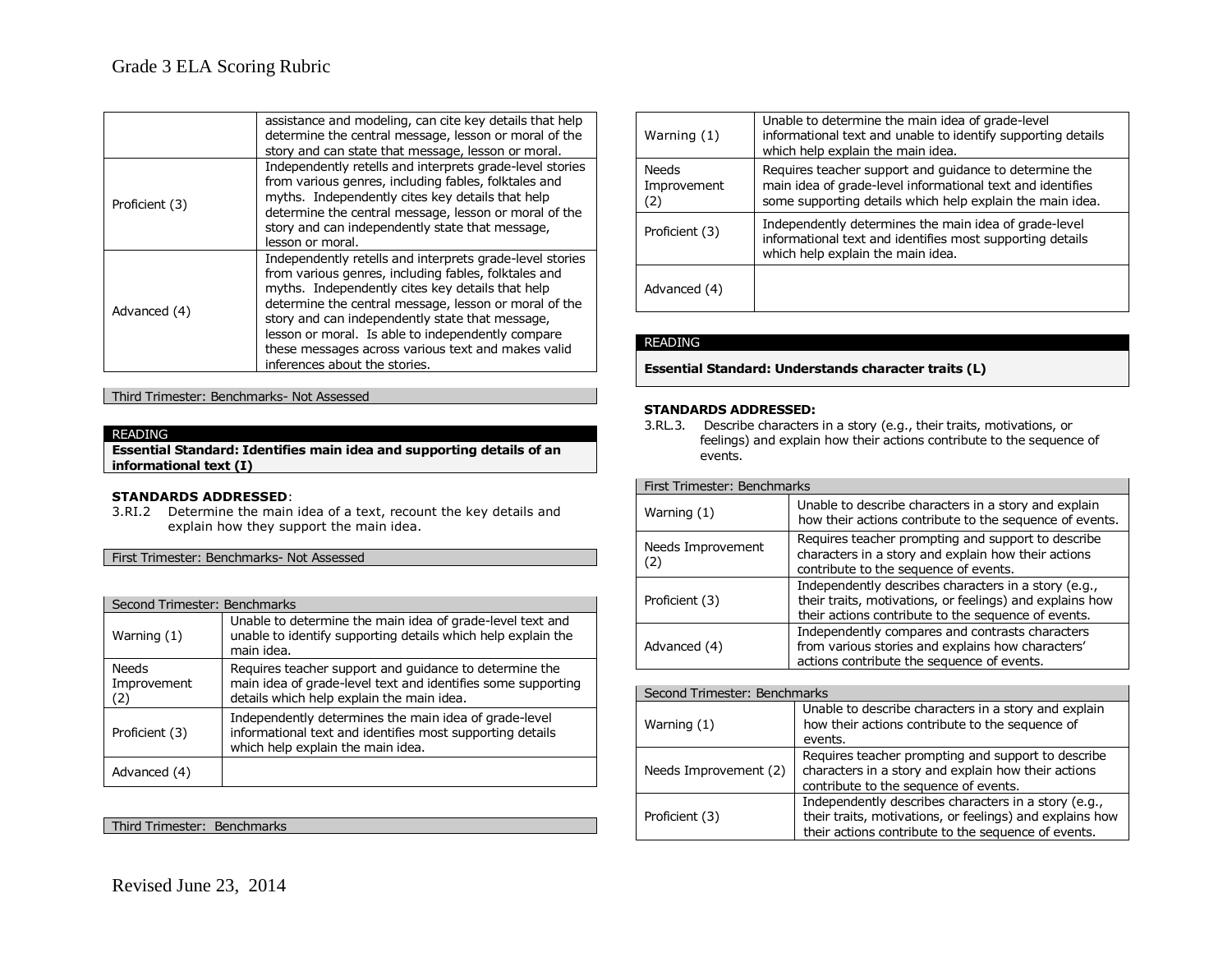|              | Independently compares and contrasts characters   |
|--------------|---------------------------------------------------|
| Advanced (4) | from various stories and explains how characters' |
|              | actions contribute the sequence of events.        |

| Third Trimester: Benchmarks |                                                          |
|-----------------------------|----------------------------------------------------------|
|                             |                                                          |
|                             | Unable to describe characters in a story and explain     |
| Warning (1)                 | how their actions contribute to the sequence of          |
|                             | events.                                                  |
| Needs Improvement (2)       | Requires teacher prompting and support to describe       |
|                             | characters in a story and explain how their actions      |
|                             | contribute to the sequence of events.                    |
|                             | Independently describes characters in a story (e.g.,     |
| Proficient (3)              | their traits, motivations, or feelings) and explains how |
|                             | their actions contribute to the sequence of events.      |
| Advanced (4)                | Independently compares and contrasts characters          |
|                             | from various stories and explains how characters'        |
|                             | actions contribute the sequence of events.               |

**Essential Standard: Describes the relationship between a series of historical events, scientific, or technical ideas or concepts**

### **STANDARDS ADDRESSED:**

INFORMATIONAL:

3.RI.3 Describe the relationship between a series of historical events, scientific ideas or concepts, or steps in technical procedures in a text, using language that pertains to time, sequence, and cause/effect.

First Trimester: Benchmarks- Not Assessed

| Second Trimester: Benchmarks |                                                                                                                                                              |
|------------------------------|--------------------------------------------------------------------------------------------------------------------------------------------------------------|
| Warning (1)                  | Unable to describe the relationship between a series of<br>historical events, scientific concepts, or steps in a<br>process.                                 |
| Needs Improvement<br>(2)     | Requires teacher prompting and support to describe<br>the relationship between a series of historical events,<br>scientific concepts, or steps in a process. |
| Proficient (3)               | Independently describes the relationship between a<br>series of historical events, scientific concepts, or steps<br>in a process.                            |
| Advanced (4)                 |                                                                                                                                                              |

Third Trimester: Benchmarks- Not Assessed

### READING

**Essential Standard: Uses text features and search tools to locate information**

### **STANDARDS ADDRESSED:**

INFORMATIONAL:

3.RI.5 Use text features and search tools (e.g., key words, sidebars, hyperlinks) to locate information relevant to a given topic efficiently**.**

First Trimester: Benchmarks- Not Assessed

| Second Trimester: Benchmarks |                                                                                                                                     |  |
|------------------------------|-------------------------------------------------------------------------------------------------------------------------------------|--|
| Warning (1)                  | Unable to use text features and search tools to locate<br>information relevant to a given topic.                                    |  |
| Needs Improvement<br>(2)     | Requires teacher prompting and support to use text<br>features and search tools to locate information relevant<br>to a given topic. |  |
| Proficient (3)               | Independently uses text features and search tools to<br>locate information relevant to a given topic.                               |  |
| Advanced (4)                 |                                                                                                                                     |  |

| Third Trimester: Benchmarks |                                                                                                                                     |
|-----------------------------|-------------------------------------------------------------------------------------------------------------------------------------|
| Warning $(1)$               | Unable to use text features and search tools to locate<br>information relevant to a given topic.                                    |
| Needs Improvement<br>(2)    | Requires teacher prompting and support to use text<br>features and search tools to locate information relevant<br>to a given topic. |
| Proficient (3)              | Independently uses text features and search tools to<br>locate information relevant to a given topic.                               |
| Advanced (4)                |                                                                                                                                     |

Revised June 23, 2014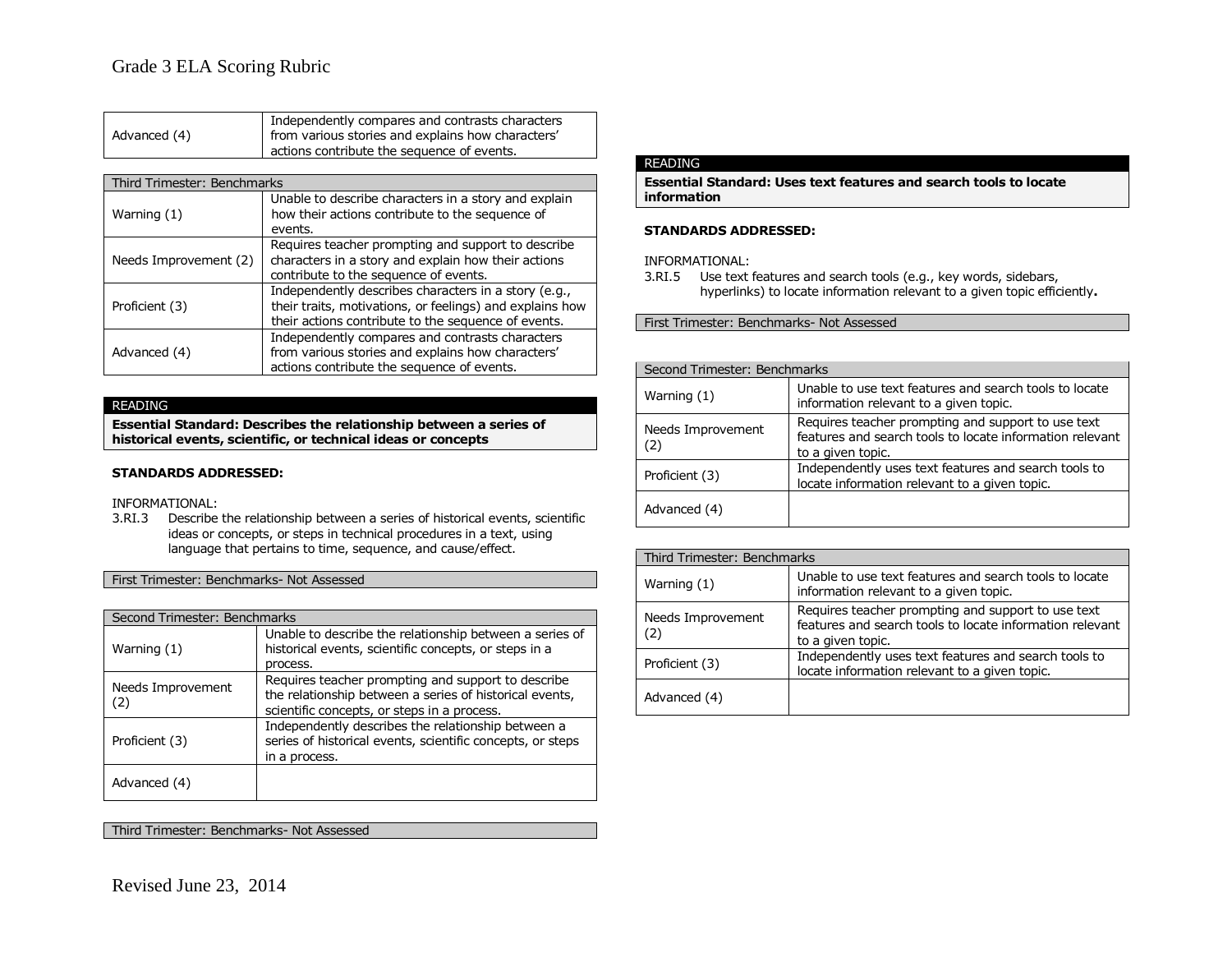**Essential Standard: Identifies elements of fiction and poetry (L)**

# **STANDARDS ADDRESSED:**<br>3.L.MA.8.A Identify ele

Identify elements of fiction (e.g. characters, setting, plot, problem, solution) and elements of poetry (e.g. rhyme, rhythm, figurative language, alliteration, and onomatopoeia

| First Trimester: Benchmarks |                                                                                                      |
|-----------------------------|------------------------------------------------------------------------------------------------------|
| Warning $(1)$               | Unable to identify elements of fiction.                                                              |
| Needs<br>Improvement<br>(2) | Requires teacher support and prompting to identify elements<br>of fiction.                           |
| Proficient (3)              | Independently identifies elements of fiction (e.g. characters,<br>setting, plot, problem, solution). |
| Advanced (4)                | Independently evaluates and critiques elements of fiction.                                           |

| Second Trimester: Benchmarks |                                                                                                                                                                                                                      |
|------------------------------|----------------------------------------------------------------------------------------------------------------------------------------------------------------------------------------------------------------------|
| Warning (1)                  | Unable to identify elements of fiction and elements of poetry.                                                                                                                                                       |
| Needs<br>Improvement<br>(2)  | Requires teacher support and prompting to identify elements<br>of fiction and elements of poetry.                                                                                                                    |
| Proficient (3)               | Independently identifies elements of fiction (e.g. characters,<br>setting, plot, problem, solution) and elements of poetry (e.g.<br>stanzas, rhyme, rhythm, figurative language, alliteration,<br>and onomatopoeia). |
| Advanced (4)                 | Independently evaluates and critiques elements of fiction<br>and poetry.                                                                                                                                             |

| Third Trimester: Benchmarks |                                                                                                                                                                                                                      |
|-----------------------------|----------------------------------------------------------------------------------------------------------------------------------------------------------------------------------------------------------------------|
| Warning $(1)$               | Unable to identify elements of fiction and elements of poetry.                                                                                                                                                       |
| Needs<br>Improvement<br>(2) | Requires teacher support and prompting to identify<br>elements of and elements of poetry.                                                                                                                            |
| Proficient (3)              | Independently identifies elements of fiction (e.g. characters,<br>setting, plot, problem, solution) and elements of poetry (e.g.<br>stanzas, rhyme, rhythm, figurative language, alliteration,<br>and onomatopoeia). |

| Advanced (4) | Independently evaluates and critiques elements of fiction<br>and poetry. |
|--------------|--------------------------------------------------------------------------|
|--------------|--------------------------------------------------------------------------|

#### READING

**Essential Standard: Determines the meaning of words and phrases in a text and distinguishes literal from nonliteral language**

### **STANDARDS ADDRESSED:**

LITERATURE:

3.RL.4 Determine the meaning of words and phrases as they are used in a text, distinguishing literal from nonliteral language.

First Trimester: Benchmarks- Not assessed

Second Trimester: Benchmarks- Not assessed

| Third Trimester: Benchmarks |                                                                                                                                                                            |  |
|-----------------------------|----------------------------------------------------------------------------------------------------------------------------------------------------------------------------|--|
| Warning (1)                 | Unable to determine the meaning of words and<br>phrases as they are used in a text,<br>distinguishing literal from nonliteral language.                                    |  |
| Needs Improvement<br>(2)    | Requires teacher prompting and support to Determine<br>the meaning of words and phrases as they<br>are used in a text, distinguishing literal from<br>nonliteral language. |  |
| Proficient (3)              | Independently Determine the meaning of words and<br>phrases as they are used in a text,<br>distinguishing literal from nonliteral language.                                |  |
| Advanced (4)                |                                                                                                                                                                            |  |

### READING

**Essential Standard: Refers to parts of stories, dramas, and poems with correct terms**

# **STANDARDS ADDRESSED:**

LITERATURE: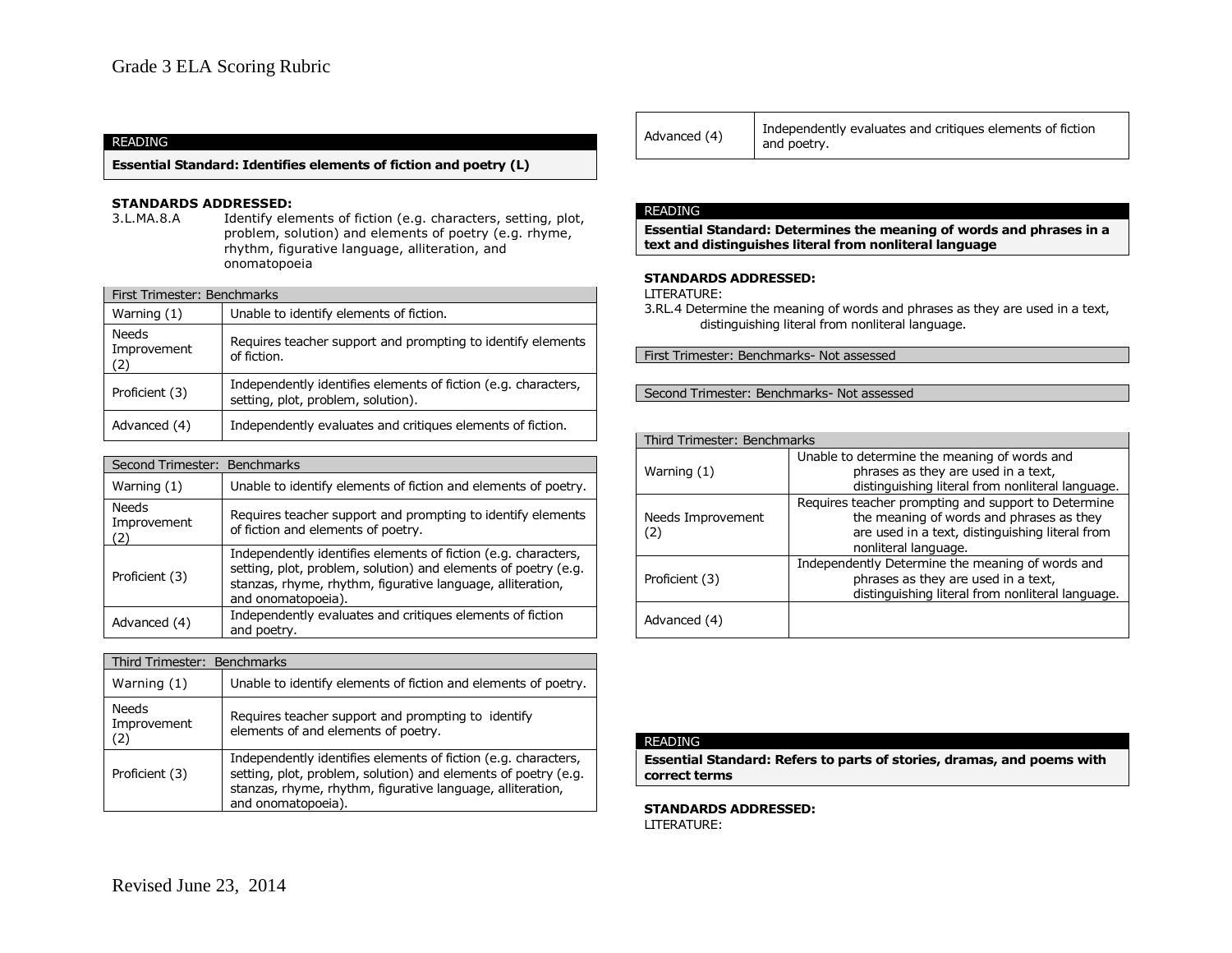3.RL.5 Refer to parts of stories, dramas, and poems when writing or speaking about a text, using terms such as chapter, scene, and stanza; describe how each successive part builds on earlier sections.

| First Trimester: Benchmarks |                                                                                                                                                                                                                                                         |
|-----------------------------|---------------------------------------------------------------------------------------------------------------------------------------------------------------------------------------------------------------------------------------------------------|
| Warning (1)                 | Unable to refer to <b>parts of stories, dramas</b> , and<br>poems when writing or speaking about a text, using<br>terms such as chapter, scene, and stanza; describe<br>how each successive part builds on earlier sections.                            |
| Needs Improvement<br>(2)    | Requires teacher prompting and support to refer to<br>parts of stories, dramas, and poems when writing<br>or speaking about a text, using terms such as chapter,<br>scene, and stanza; describe how each successive part<br>builds on earlier sections. |
| Proficient (3)              | Independently refers to <b>parts of stories, dramas</b> ,<br>and poems when writing or speaking about a text,<br>using terms such as chapter, scene, and stanza;<br>describe how each successive part builds on earlier<br>sections.                    |
| Advanced (4)                |                                                                                                                                                                                                                                                         |

| Second Trimester: Benchmarks |                                                                                                                                                                                                                                                                |
|------------------------------|----------------------------------------------------------------------------------------------------------------------------------------------------------------------------------------------------------------------------------------------------------------|
| Warning (1)                  | Unable to refer to parts of stories, dramas, and <b>poems</b><br>when writing or speaking about a text, using terms<br>such as chapter, scene, and stanza; describe how each<br>successive part builds on earlier sections.                                    |
| Needs Improvement<br>(2)     | Requires teacher prompting and support to refer to<br>parts of stories, dramas, and <b>poems</b> when writing or<br>speaking about a text, using terms such as chapter,<br>scene, and stanza; describe how each successive part<br>builds on earlier sections. |
| Proficient (3)               | Independently refers to parts of stories, dramas, and<br><b>poems</b> when writing or speaking about a text, using<br>terms such as chapter, scene, and stanza; describe<br>how each successive part builds on earlier sections.                               |
| Advanced (4)                 |                                                                                                                                                                                                                                                                |

Third Trimester: Benchmarks- Not assessed

# READING

**Essential Standard: Distinguishes their own point of view from that of the narrator, characters or an author.**

### **STANDARDS ADDRESSED:**

LITERATURE:<br>3.RL.6 Dist Distinguish their own point of view from that of the narrator or those of the characters.

Informational:

3.RI.6 Distinguish their own point of view from that of the author of an informational text.

| First Trimester: Benchmarks |                                                                                                                                                                                            |
|-----------------------------|--------------------------------------------------------------------------------------------------------------------------------------------------------------------------------------------|
| Warning $(1)$               | Unable to distinguish their own point of view from that<br>of the narrator or characters or the author.                                                                                    |
| Needs Improvement<br>(2)    | Requires teacher prompting and support to distinguish<br>their own point of view from that of the narrator or<br>characters in literature and from the author of an<br>informational text. |
| Proficient (3)              | Independently distinguishes their own point of view<br>from that of the narrator or characters in literature and<br>from the author of an informational text.                              |
| Advanced (4)                |                                                                                                                                                                                            |

| Second Trimester: Benchmarks |                                                                                                                                                                                            |  |
|------------------------------|--------------------------------------------------------------------------------------------------------------------------------------------------------------------------------------------|--|
| Warning (1)                  | Unable to distinguish their own point of view from that<br>of the narrator or characters or the author.                                                                                    |  |
| Needs Improvement<br>(2)     | Requires teacher prompting and support to distinguish<br>their own point of view from that of the narrator or<br>characters in literature and from the author of an<br>informational text. |  |
| Proficient (3)               | Independently distinguishes their own point of view<br>from that of the narrator or characters in literature and<br>from the author of an informational text.                              |  |
| Advanced (4)                 |                                                                                                                                                                                            |  |

| Third Trimester: Benchmarks |                                                                                                                                                                                            |
|-----------------------------|--------------------------------------------------------------------------------------------------------------------------------------------------------------------------------------------|
| Warning (1)                 | Unable to distinguish their own point of view from that<br>of the narrator or characters or the author.                                                                                    |
| Needs Improvement<br>(2)    | Requires teacher prompting and support to distinguish<br>their own point of view from that of the narrator or<br>characters in literature and from the author of an<br>informational text. |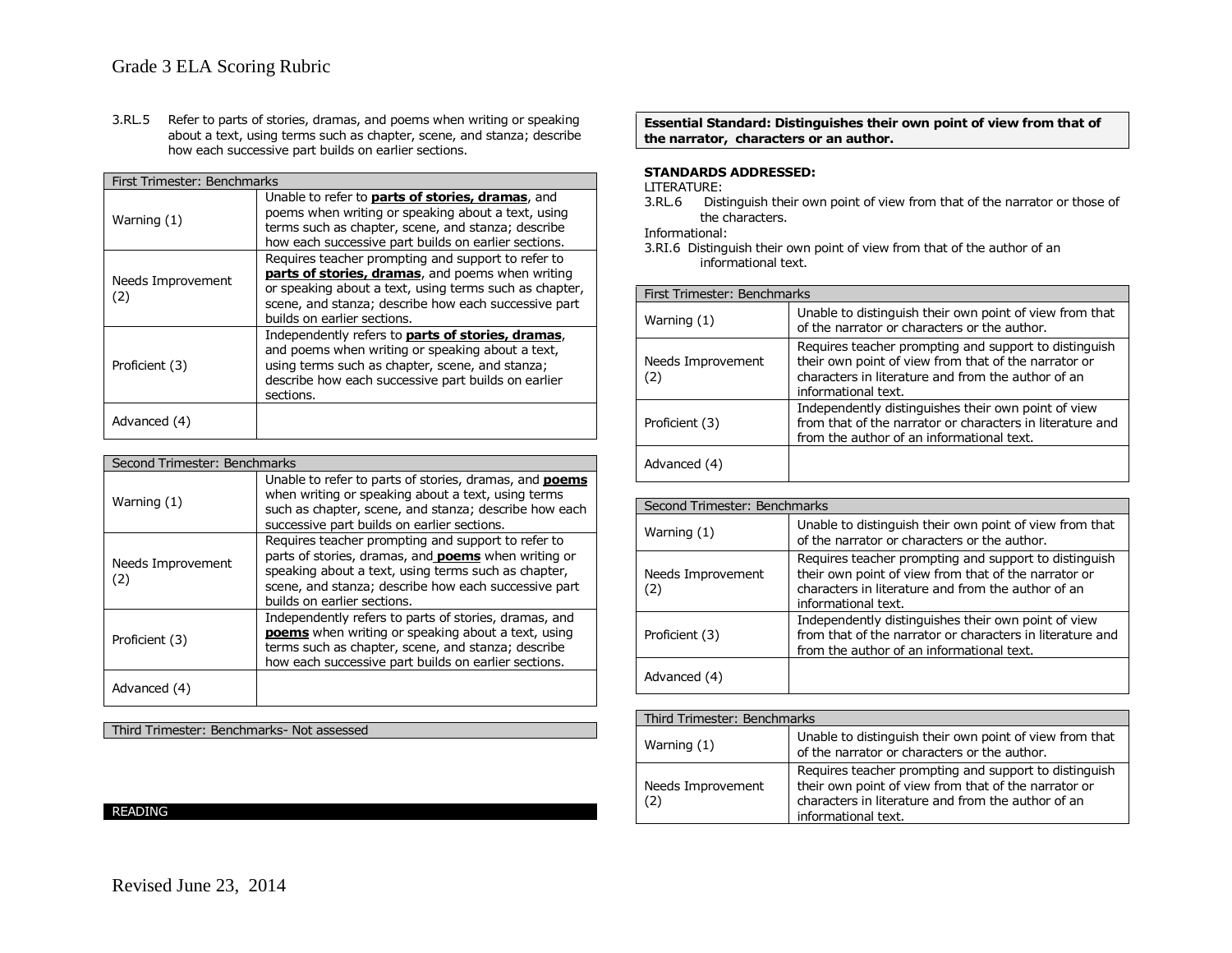| Proficient (3) | Independently distinguishes their own point of view<br>from that of the narrator or characters in literature and<br>from the author of an informational text. |
|----------------|---------------------------------------------------------------------------------------------------------------------------------------------------------------|
| Advanced (4)   |                                                                                                                                                               |

**Essential Standard: Explains how illustrations/photos contribute to the meaning of a story or text.**

### **STANDARDS ADDRESSED:**

LITERATURE:

3.RL.7 Explain how specific aspects of a text's illustrations contribute to what is conveyed by the words in a story (e.g., create mood, emphasize aspects of a character or setting).

Informational

3.RI.7 Use information gained from illustrations (e.g. maps, photographs) and the words in a text to demonstrate understanding of the text (e.g. where, when, why, and how key events occur).

| First Trimester: Benchmarks |                                                                                                           |
|-----------------------------|-----------------------------------------------------------------------------------------------------------|
| Warning (1)                 | Unable to explain how illustrations contribute to the<br>meaning of a text.                               |
| Needs Improvement<br>(2)    | Requires teacher prompting and support to explain<br>how illustrations contribute to the words in a text. |
| Proficient (3)              | Independently explains how illustrations and photos<br>contribute to the meaning of a text.               |
| Advanced (4)                |                                                                                                           |

### Second Trimester: Benchmarks- Not Assessed

| Third Trimester: Benchmarks |                                                                                                             |
|-----------------------------|-------------------------------------------------------------------------------------------------------------|
| Warning (1)                 | Unable to explain how illustrations contribute to the<br>meaning of a text.                                 |
| Needs Improvement           | Requires teacher prompting and support to explain<br>how illustrations contribute to the meaning of a text. |
| Proficient (3)              | Independently explains how illustrations and photos<br>contribute to the meaning of a text.                 |
| Advanced (4)                |                                                                                                             |

### READING

**Essential Standard: Compares and contrasts related texts (L, I)**

### **STANDARDS ADDRESSED:**

LITERATURE:

3.RL.9 Compare and contrast the themes, settings, and plots of stories written by the same author about the same or similar characters (e.g. in books from a series).

INFORMATIONAL:

3.RI.9 Compare and contrast the most important points and key details presented in two texts on the same topic.

| First Trimester: Benchmarks |                                                                                                                                                              |  |
|-----------------------------|--------------------------------------------------------------------------------------------------------------------------------------------------------------|--|
| Warning (1)                 | Unable to compare and contrast the most important<br>points and key details in two informational texts on the<br>same topic.                                 |  |
| Needs Improvement<br>(2)    | Requires teacher support and prompting to compare<br>and contrast the most important points and key details<br>in two informational texts on the same topic. |  |
| Proficient (3)              | Independently compares and contrasts the most<br>important points and key details presented in two<br>informational texts on the same topic.                 |  |
| Advanced (4)                |                                                                                                                                                              |  |

| Second Trimester: Benchmarks |                                                                                                                                                                                  |
|------------------------------|----------------------------------------------------------------------------------------------------------------------------------------------------------------------------------|
| Warning (1)                  | Unable to compare and contrast the themes, and<br>settings of stories written by the same author about<br>the same or similar characters.                                        |
| Needs Improvement<br>(2)     | Requires teacher support and prompting to compare<br>and contrast the themes, and settings of stories<br>written by the same author about the same or similar<br>characters.     |
| Proficient (3)               | Independently compares and contrasts the themes,<br>and settings of stories written by the same author<br>about the same or similar characters (e.g. in books<br>from a series). |
| Advanced (4)                 |                                                                                                                                                                                  |

Third Trimester: Benchmarks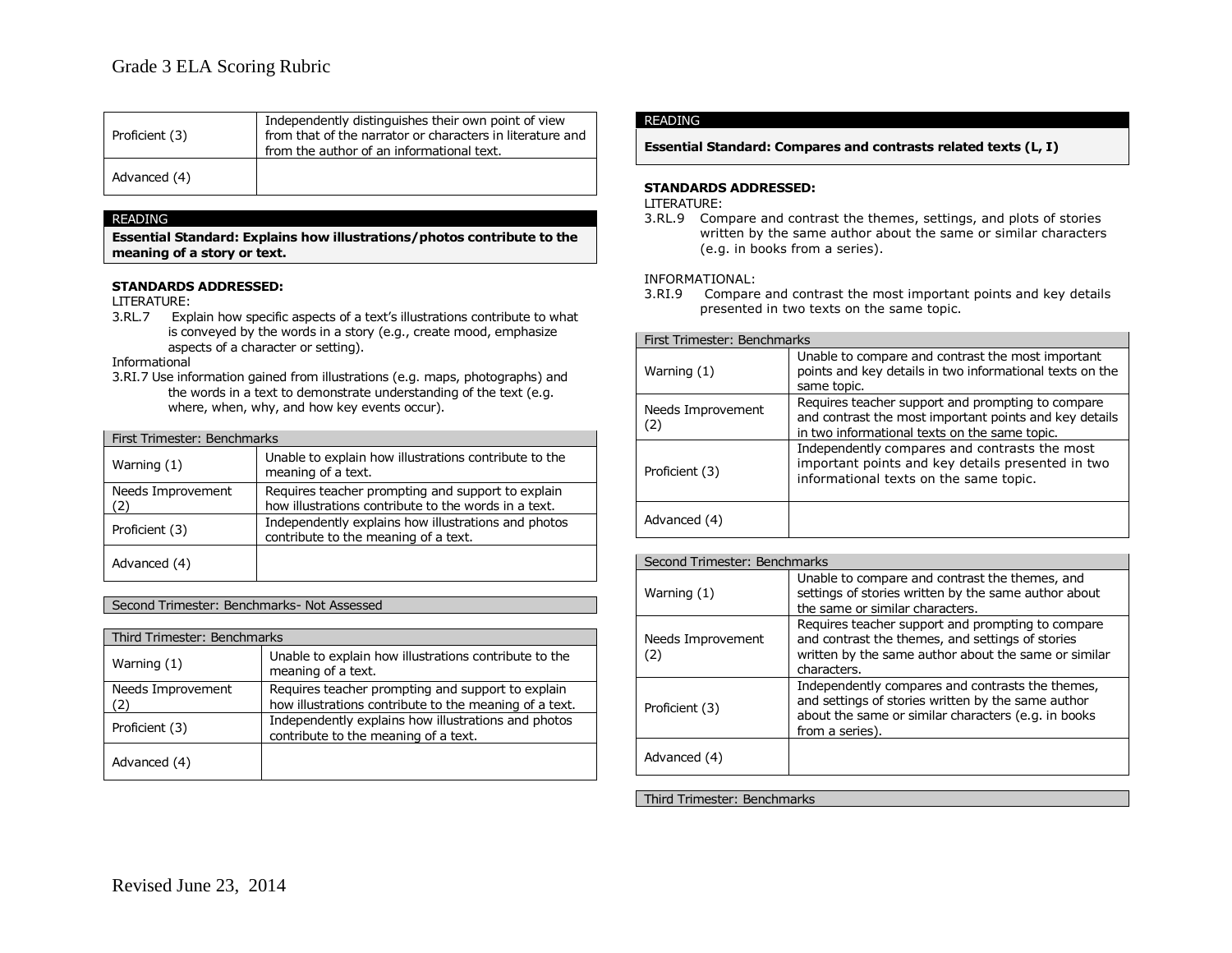| Warning (1)           | Unable to compare and contrast the themes, settings,<br>and plots of stories written by the same author about<br>the same or similar characters. Unable to compare<br>and contrast the most important points and key<br>details in two informational texts on the same topic.                                            |
|-----------------------|--------------------------------------------------------------------------------------------------------------------------------------------------------------------------------------------------------------------------------------------------------------------------------------------------------------------------|
| Needs Improvement (2) | Requires teacher support and prompting to compare<br>and contrast the themes, settings, and plots of stories<br>written by the same author about the same or similar<br>characters. Needs quidance to compare and contrast<br>the most important points and key details in two<br>informational texts on the same topic. |
| Proficient (3)        | Independently compares and contrasts the themes,<br>settings, and plots of stories written by the same<br>author about the same or similar characters and<br>compares and contrasts the most important points<br>and key details in two informational texts on the same<br>topic.                                        |
| Advanced (4)          |                                                                                                                                                                                                                                                                                                                          |

**Essential Standard: Reads and comprehends grade level texts (L, I)**

### **STANDARDS ADDRESSED:**

LITERATURE:

3.RL.10 By the end of the year, read and comprehend literature, including stories dramas, and poetry, at the high end of the grades 2-3 texts complexity band independently and proficiently.

### INFORMATIONAL:

3.RI.10 By the end of the year, read and comprehend informational texts, including history and social studies, science, and technical texts, at the high end of the grades 2-3 text complexity band independently and proficiently.

| First Trimester: Benchmarks        |                                                                                                                                                    |  |
|------------------------------------|----------------------------------------------------------------------------------------------------------------------------------------------------|--|
| Warning $(1)$                      | Unable to read and comprehend literature and informational<br>texts within the grades 2-3 text complexity band                                     |  |
| <b>Needs</b><br>Improvement<br>(2) | Requires teacher support and prompting to read and<br>comprehend literature and informational texts within the<br>grades 2-3 text complexity band. |  |

| Proficient (3) | Independently able to read and comprehend literature and<br>informational texts within the grades 2-3 text complexity<br>band.            |
|----------------|-------------------------------------------------------------------------------------------------------------------------------------------|
| Advanced (4)   | Independently able to read, comprehend, and evaluate<br>literature and informational texts within the grades 2-3<br>text complexity band. |

| Second Trimester: Benchmarks |                                                                                                                                                       |
|------------------------------|-------------------------------------------------------------------------------------------------------------------------------------------------------|
| Warning (1)                  | Unable to read and comprehend literature and informational<br>texts within the grades 2-3 text complexity band.                                       |
| Needs<br>Improvement<br>(2)  | Requires teacher support and prompting to read and<br>comprehend literature and informational texts within the<br>grades 2-3 text complexity band.    |
| Proficient (3)               | Independently able to read and comprehend literature and<br>informational texts within the grades 2-3 text complexity<br>band.                        |
| Advanced (4)                 | Independently able to read, comprehend, and evaluate<br>literature and informational texts at the high end of the<br>grades 2-3 text complexity band. |

| Third Trimester: Benchmarks        |                                                                                                                   |
|------------------------------------|-------------------------------------------------------------------------------------------------------------------|
| Warning (1)                        | Unable to read and comprehend literature and<br>informational texts at the high end of the grades 2-3             |
|                                    | text complexity band.                                                                                             |
| <b>Needs</b><br>Improvement<br>(2) | Requires teacher prompting and support to read and<br>comprehend literature and informational texts at the        |
|                                    | high end of the grades 2-3 text complexity band.                                                                  |
| Proficient (3)                     | Independently able to read and comprehend literature<br>and informational texts at the high end of the grades 2-  |
|                                    | 3 text complexity band.                                                                                           |
| Advanced (4)                       | Independently able to read, comprehend, and evaluate<br>literature and informational texts at the high end of the |
|                                    | grades 2-3 text complexity band.                                                                                  |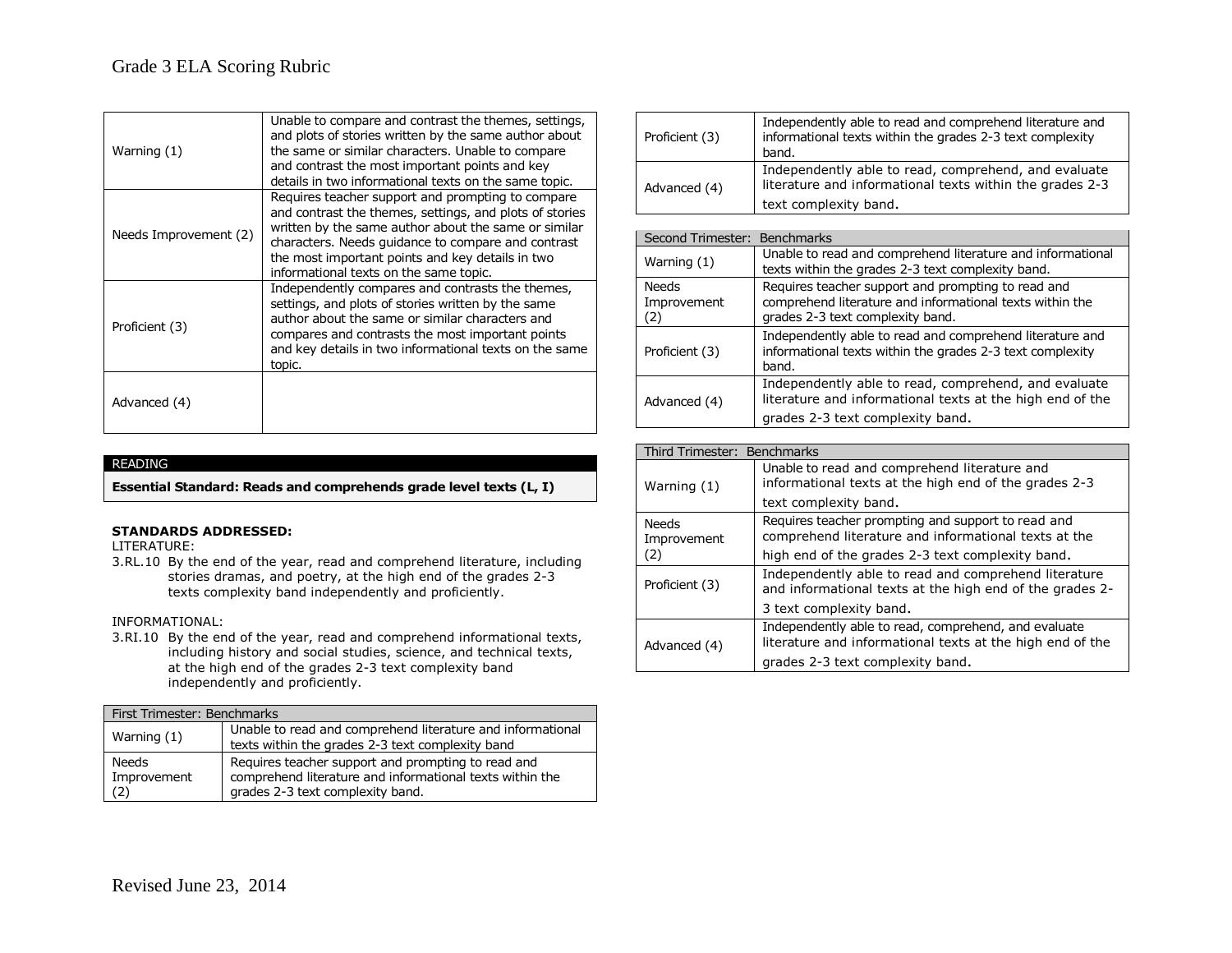# FOUNDATIONAL SKILLS

**Essential Standard: Knows and applies grade level phonics and word analysis skills**

### **ESSENTIAL KNOWLEDGE OUTCOME:**

Students are fluent readers.

- 3RF.3 Know and apply grade-level phonics and word analysis skills in decoding words.
	- a. Identify and know the meaning of the most common prefixes and derivational suffixes.
	- b. Decode words with common Latin suffixes.
	- c. Decode multisyllabic words.
	- d. Read grade-appropriate irregularly spelled words.

| First Trimester: Benchmarks |                                                                                                                                                                                                                                                                                                                                                                                                                                                           |  |
|-----------------------------|-----------------------------------------------------------------------------------------------------------------------------------------------------------------------------------------------------------------------------------------------------------------------------------------------------------------------------------------------------------------------------------------------------------------------------------------------------------|--|
| Warning (1)                 | Unable to apply sound letter knowledge to decode<br>unfamiliar words vccv, v/cv, vc/v words, plural -s to y<br>words and s/es words, base words w. -ed and -er<br>ending, ai, ou, long ea, oi/oy, short vowels, compound<br>words, -Cle words, consonant diagraphs (sh, th ph, ch,<br>tch), 3 letter blends(spl, thr, squ, str). Difficulty<br>reading many grade- appropriate irregularly spelled<br>words.                                              |  |
| Needs Improvement<br>(2)    | Requires teacher prompting and support to apply<br>sound letter knowledge to decode unfamiliar word)<br>vccv, v/cv, vc/v words, plural -s to y words and s/es<br>words, base words w. -ed and -er ending, ai, ou, long<br>ea, oi/oy, short vowels, compound words, -Cle words,<br>consonant diagraphs (sh, th ph, ch, tch), 3 letter<br>blends(spl, thr.squ, str). Teacher assistance needed to<br>read some grade-appropriate irregularly spelled words. |  |
| Proficient (3)              | Independently applies sound letter knowledge to<br>decode unfamiliar words vccv, v/cv, vc/v words, plural<br>-s to y words and s/es words, base words w. -ed and<br>-er ending, ai, ou, long ea, oi/oy, short vowels,<br>compound words, -Cle words, consonant diagraphs<br>(sh, th ph, ch, tch), 3 letter blends(spl, thr.squ, str).<br>Student reads most grade-appropriate irregularly<br>spelled words independently.                                 |  |
| Advanced (4)                | Consistently applies sound letter knowledge to decode<br>unfamiliar words and multisyllabic words in text vccv,<br>v/cv, vc/v words, plural -s to y words and s/es words,<br>base words w. -ed and -er ending, ai, ou, long ea,                                                                                                                                                                                                                           |  |

| oi/oy, short vowels, compound words, -Cle words,<br>consonant diagraphs (sh, th ph, ch, tch), 3 letter<br>blends(spl, thr.squ, str. Reads all grade-appropriate<br>irregularly spelled words. |
|-----------------------------------------------------------------------------------------------------------------------------------------------------------------------------------------------|
|-----------------------------------------------------------------------------------------------------------------------------------------------------------------------------------------------|

| Second Trimester: Benchmarks |                                                                                                                                                                                                                                                                                                                                                                                                                                                          |  |
|------------------------------|----------------------------------------------------------------------------------------------------------------------------------------------------------------------------------------------------------------------------------------------------------------------------------------------------------------------------------------------------------------------------------------------------------------------------------------------------------|--|
| Warning (1)                  | Unable to apply sound letter knowledge to decode<br>unfamiliar words contractions, prefixes (un, re, mis,<br>dis, pre, mid, over, out), hard/soft c/g, suffixes (ly, ful,<br>ness, less, er, or, ess, ist), silent letters( wr, kn,mb,<br>gn) irregular plurals r controlled vowels (ear, er, ir, or<br>syllable pattern vcccv). Difficulty reading many grade-<br>appropriate irregularly spelled words.                                                |  |
| Needs Improvement<br>(2)     | Requires teacher prompting and support to apply<br>sound letter knowledge to decode unfamiliar word<br>contractions, prefixes (un, re, mis, dis, pre, mid, over,<br>out), hard/soft c/g, suffixes (ly, ful, ness, less, er, oress,<br>ist), silent letters (wr, kn, mb, gn) irregular plurals r<br>controlled vowels (ear, er, ir, or) syllable pattern<br>vcccv) Teacher assistance needed to read some<br>grade-appropriate irregularly spelled words. |  |
| Proficient (3)               | Independently applies sound letter knowledge to<br>decode unfamiliar words contractions, prefixes (un, re,<br>mis, dis, pre, mid, over, out), hard/soft c/g, suffixes<br>(ly, ful, ness, less, er, or, ess, ist), silent letters (wr,<br>kn, mb, gn) irregular plurals r controlled vowels (ear,<br>er, ir, or) syllable pattern vcccv. Independently reads<br>most grade-appropriate irregularly spelled words.                                         |  |
| Advanced (4)                 | Consistently uses sound letter knowledge to decode<br>unfamiliar words and multisyllabic words in text<br>contractions, prefixes (un, re, mis, dis, pre, mid, over,<br>out), hard/soft c/g, suffixes ly, ful, ness, less, er, or<br>ess, ist), silent letters (wr, kn, mb, gn) irregular plurals<br>r controlled vowels (ear, er, ir, or) syllable pattern<br>vcccv. Reads all grade-appropriate irregularly spelled<br>words.                           |  |
|                              |                                                                                                                                                                                                                                                                                                                                                                                                                                                          |  |

| Third Trimester: Benchmarks |                                                                                                                                                                                                                                                                                                                                                                                                       |
|-----------------------------|-------------------------------------------------------------------------------------------------------------------------------------------------------------------------------------------------------------------------------------------------------------------------------------------------------------------------------------------------------------------------------------------------------|
| Warning (1)                 | Unable to apply sound letter knowledge to decode<br>unfamiliar words syllable pattern cvvc, cvv<br>homophones vowel sounds (a, au, aw, augh, ough,<br>all, ou) suffixes (y, ish, hood, ment) vowel sounds<br>(oo, ew, ue, u) schwa sound, -tion, -sion, -ture<br>multisyllabic words, related words (ex, cloth/ clothes).<br>Difficulty reading many grade- appropriate irregularly<br>spelled words. |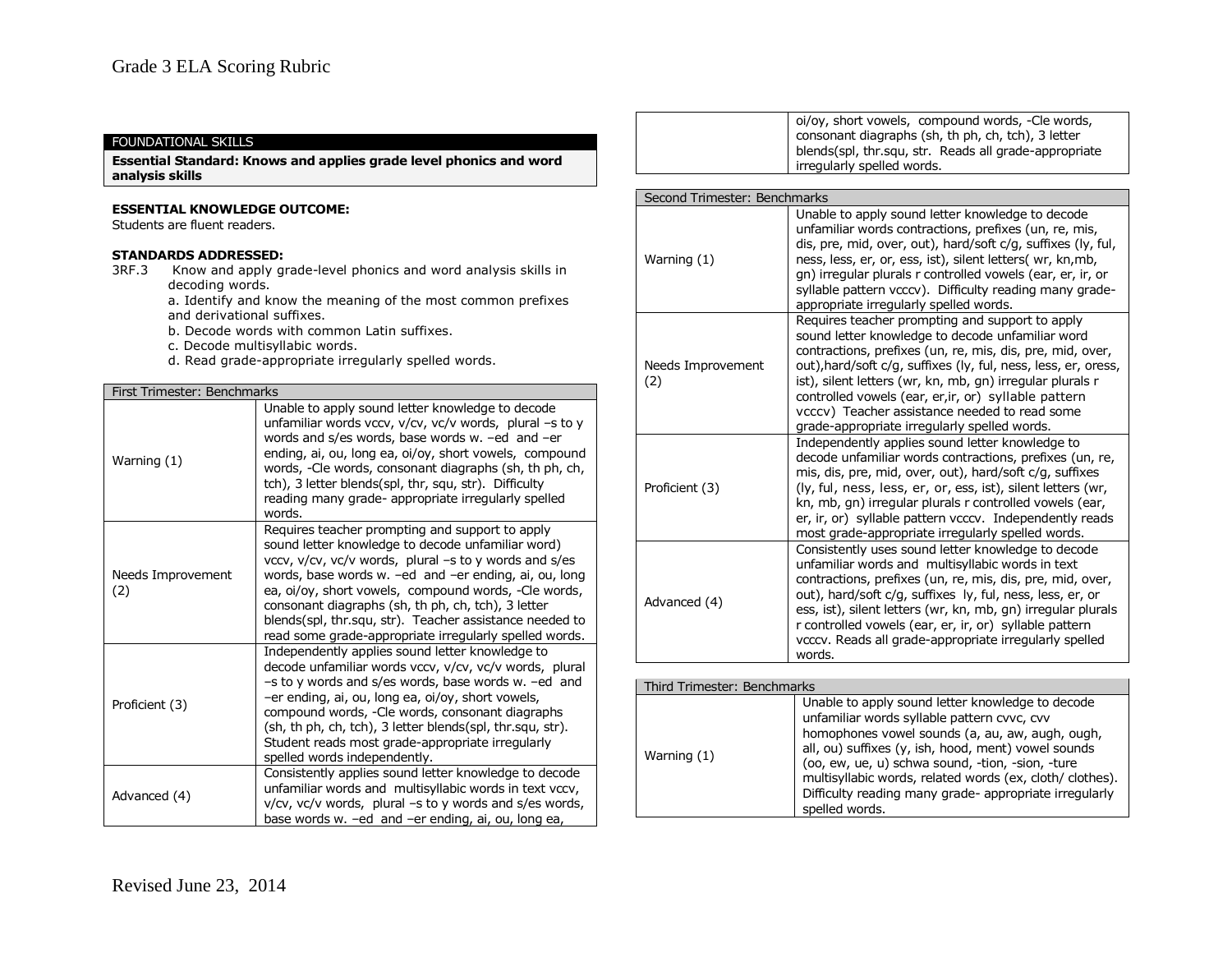| Needs Improvement (2) | Requires teacher prompting and support to apply<br>sound letter knowledge to decode unfamiliar word<br>syllable pattern cvvc, cvv homophones vowel sounds<br>(a, au, aw, augh, ough, all, ou) suffixes (y, ish, hood,<br>ment) vowel sounds (oo, ew, ue, u) schwa sound, -<br>tion, -sion, -ture multisyllabic words, related words<br>(ex, cloth/ clothes). Teacher assistance needed to<br>read some grade-appropriate irregularly spelled<br>words. |
|-----------------------|--------------------------------------------------------------------------------------------------------------------------------------------------------------------------------------------------------------------------------------------------------------------------------------------------------------------------------------------------------------------------------------------------------------------------------------------------------|
| Proficient (3)        | Independently applies sound letter knowledge to<br>decode unfamiliar words syllable pattern cvvc, cvv<br>homophones vowel sounds (a, au, aw, augh, ough,<br>all, ou) suffixes (y, ish, hood, ment) vowel sounds<br>(oo,ew,ue,u) schwa sound, -tion, -sion, -ture<br>multisyllabic words, related words (ex, cloth/ clothes).<br>Independently reads most grade-appropriate<br>irregularly spelled words.                                               |
| Advanced (4)          | Consistently applies sound letter knowledge to decode<br>unfamiliar words and multisyllabic words in text<br>syllable pattern cvvc, cvv homophones vowel sounds<br>(a, au, aw, augh, ough, all, ou)<br>suffixes (y, ish, hood, ment) vowel sounds (oo, ew,<br>ue, u) schwa sound, -tion, -sion, -ture multisyllabic<br>words, related words (ex, cloth/ clothes). Reads all<br>grade-appropriate irregularly spelled words.                            |

## FOUNDATIONAL SKILLS

**Essential Standard: Reads with accuracy and fluency to support comprehension**

### **STANDARDS ADDRESSED:**

3.RF.4 Reads with sufficient accuracy and fluency to support comprehension.

a. Read grade-level text with purpose and understanding. b. Read grade-level prose and poetry orally with accuracy, appropriate rate, and expression on successive readings. c. Use context to confirm or self-correct word recognition and understanding, rereading as necessary.

### First Trimester: Benchmarks

| Warning $(1)$ | Student is reading is at risk as measured by the ORF<br>Assessments. Student is unable to read grade-level text<br>with appropriate intonation, rate, and expression to support<br>comprehension. Student does not self-correct errors in word<br>recognition and rarely rereads as necessary to support<br>comprehension. |
|---------------|----------------------------------------------------------------------------------------------------------------------------------------------------------------------------------------------------------------------------------------------------------------------------------------------------------------------------|
|---------------|----------------------------------------------------------------------------------------------------------------------------------------------------------------------------------------------------------------------------------------------------------------------------------------------------------------------------|

| Needs<br>Improvement (2) | Student is reading with some risk as measured by the ORF<br>Assessments. With teacher modeling and quidance student<br>can read with appropriate intonation, rate and expression to<br>support comprehension. Needs teacher modeling and<br>cueing to self-correct errors in word recognition and<br>reminders to reread as necessary to support comprehension. |
|--------------------------|-----------------------------------------------------------------------------------------------------------------------------------------------------------------------------------------------------------------------------------------------------------------------------------------------------------------------------------------------------------------|
| Proficient (3)           | Student reads with sufficient accuracy (no risk) as measured<br>by ORF assessments. Independently uses appropriate<br>intonation, rate and expression to support comprehension.<br>Independently uses context to self-correct and rereads as<br>necessary to support comprehension.                                                                             |
| Advanced (4)             | Student is reading greater than 120 wpm as measured by<br>the ORF assessments. Independently uses appropriate<br>intonation, rate, and expression to support comprehension.<br>Independently uses context to self-correct and rereads as<br>necessary to support comprehension.                                                                                 |

| <b>Benchmarks</b><br>Second Trimester: |                                                                                                                                                                                                                                                                                                                                                                             |  |
|----------------------------------------|-----------------------------------------------------------------------------------------------------------------------------------------------------------------------------------------------------------------------------------------------------------------------------------------------------------------------------------------------------------------------------|--|
| Warning (1)                            | Student is reading at risk as measured by the ORF<br>assessments. Student is unable to read grade-level text<br>with appropriate intonation, rate, and expression to support<br>comprehension. Student does not self-correct errors in word<br>recognition and rarely rereads as necessary to support<br>comprehension.                                                     |  |
| <b>Needs</b><br>Improvement (2)        | Student is reading with some risk as measured by the ORF<br>Assessments. With teacher modeling and guidance can read<br>grade-level text with appropriate intonation, rate and<br>expression to support comprehension. Needs teacher<br>modeling and cueing to self-correct errors in word<br>recognition and reminders to reread as necessary to support<br>comprehension. |  |
| Proficient (3)                         | Student reads grade-level text with sufficient no risk as<br>measured by ORF assessments. Independently uses<br>appropriate intonation, rate and expression to support<br>comprehension. Independently uses context to self-correct<br>and rereads as necessary to support comprehension.                                                                                   |  |
| Advanced (4)                           | Student reads grade-level text with sufficient accuracy<br>(greater than 120 wpm) as measured by the ORF<br>assessments. Independently uses appropriate intonation,<br>rate, and expression to support comprehension.<br>Independently uses context to self-correct and rereads as<br>necessary to support comprehension.                                                   |  |
|                                        |                                                                                                                                                                                                                                                                                                                                                                             |  |
| Third Trimester: Benchmarks            |                                                                                                                                                                                                                                                                                                                                                                             |  |

| Student is reading at risk as measured by the ORF<br>assessments. Student is unable to read grade-level text<br>Warning (1) | Third Trimester: Benchmarks |                                                              |
|-----------------------------------------------------------------------------------------------------------------------------|-----------------------------|--------------------------------------------------------------|
|                                                                                                                             |                             | with appropriate intonation, rate, and expression to support |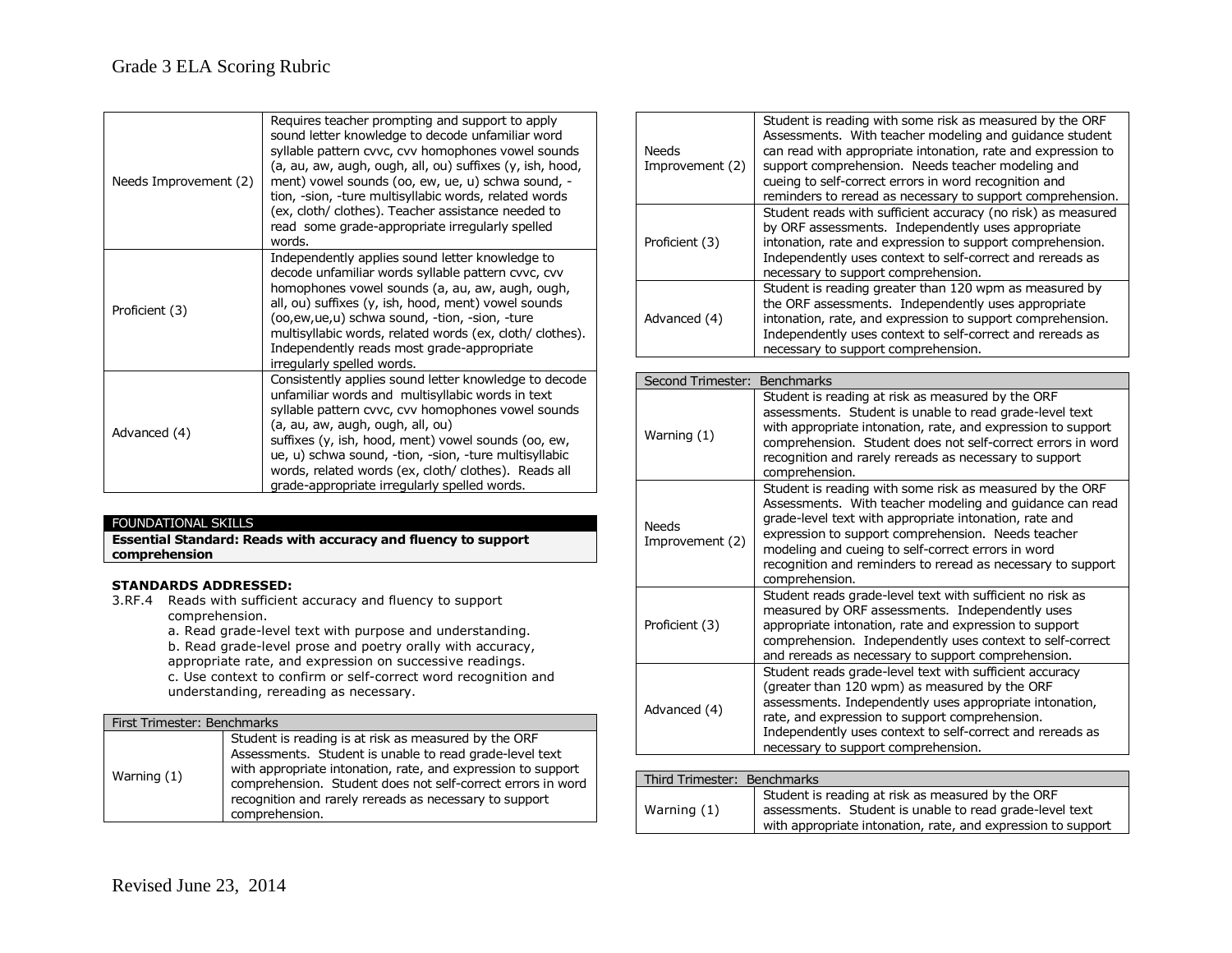|                                 | comprehension. Student does not self-correct errors in word<br>recognition and rarely rereads as necessary to support<br>comprehension.                                                                                                                                                                                                                                     |
|---------------------------------|-----------------------------------------------------------------------------------------------------------------------------------------------------------------------------------------------------------------------------------------------------------------------------------------------------------------------------------------------------------------------------|
| <b>Needs</b><br>Improvement (2) | Student is reading with some risk as measured by the ORF<br>Assessments. With teacher modeling and guidance can read<br>grade-level text with appropriate intonation, rate and<br>expression to support comprehension. Needs teacher<br>modeling and cueing to self-correct errors in word<br>recognition and reminders to reread as necessary to support<br>comprehension. |
| Proficient (3)                  | Student reads grade-level text with sufficient accuracy (no<br>risk) as measured by ORF assessments. Independently uses<br>appropriate intonation, rate and expression to support<br>comprehension. Independently uses context to self-correct<br>and rereads as necessary to support comprehension.                                                                        |
| Advanced (4)                    | Student reads grade-level text with sufficient accuracy<br>(greater than 120 wpm) as measured by the ORF<br>assessments. Independently uses appropriate intonation,<br>rate, and expression to support comprehension.<br>Independently uses context to self-correct and rereads as<br>necessary to support comprehension.                                                   |

### WRITTEN LANGUAGE

**Essential Standard: Writes an opinion piece**

### **ESSENTIAL KNOWLEDGE OUTCOME:**

Students produce clear and coherent writing in which development, organization, and style are appropriate to task, purpose, and audience. Students are proficient in penmanship. (\*With teacher guidance and support)

### **STANDARDS ADDRESSED:**

3.W.1 Write opinion pieces on topics or texts, supporting a point of view with reasons.

a. Introduce the topic, state an opinion, and create an organizational structure that lists the reasons.

b. Provide reasons that support the opinion.

c. Use linking words and phrases (e.g. *because, therefore, since, for example*) to connect opinion and reasons.

d. Provide a concluding statement or section.

| First Trimester: Benchmarks |                                                                                                  |
|-----------------------------|--------------------------------------------------------------------------------------------------|
| Warning $(1)$               | Little or no understanding of form for writing opinion<br>pieces.                                |
| Needs Improvement (2)       | Requires teacher prompting and support to<br>demonstrate knowledge of the elements of an opinion |

|                | piece including an introduction to a topic or book,<br>opinion statement, and reasons that support the<br>opinion, uses linking words (e.g., because, and, also)<br>to connect opinion and reasons, and provides a<br>concluding statement or section.                                                                                                                                 |
|----------------|----------------------------------------------------------------------------------------------------------------------------------------------------------------------------------------------------------------------------------------------------------------------------------------------------------------------------------------------------------------------------------------|
| Proficient (3) | Independently demonstrates knowledge of the<br>elements of an opinion piece including the<br>introduction of the topic, the statement of an opinion,<br>reasons that support the opinion and a concluding<br>statement or section and is able to produce a basic<br>opinion piece using graphic organizers as a guide.                                                                 |
| Advanced (4)   | Independently able to apply the knowledge of the<br>elements of opinion pieces including the introduction<br>of the topic, the statement of an opinion, reasons that<br>support the opinion and a concluding statement or<br>section to write an opinion piece. The development<br>is largely appropriate to the task and purpose and<br>is related to a text/event explored in class. |

| Second Trimester: Benchmarks |                                                                                                                                                                                                                                                                                                                                                                                                                                                                             |
|------------------------------|-----------------------------------------------------------------------------------------------------------------------------------------------------------------------------------------------------------------------------------------------------------------------------------------------------------------------------------------------------------------------------------------------------------------------------------------------------------------------------|
| Warning (1)                  | Little or no understanding of form for writing opinion<br>pieces.                                                                                                                                                                                                                                                                                                                                                                                                           |
| Needs Improvement (2)        | Requires substantial teacher prompting and support<br>to write an opinion piece including an introduction to a<br>topic or book, opinion statement, and reasons that<br>support the opinion, uses linking words (e.g.,<br>because, and, also) to connect opinion and reasons,<br>and provides a concluding statement or section.                                                                                                                                            |
| Proficient (3)               | Independently demonstrates effective development<br>toward the creation of an opinion piece including an<br>introduction to a topic or book, opinion statement,<br>and reasons that support the opinion, uses linking<br>words (e.g. because, and, also) to connect opinion<br>and reasons, and provides a concluding statement or<br>section with less dependency on graphic organizers<br>for support. The development is largely appropriate<br>to the task and purpose. |
| Advanced (4)                 | Independently writes opinion pieces including an<br>introduction to a topic or book, opinion statement,<br>and reasons that support the opinion, uses linking<br>words (e.g. because, and, also) to connect opinion<br>and reasons, and provides a concluding statement or<br>section. Piece contains elaborate description and<br>precise, vivid language.                                                                                                                 |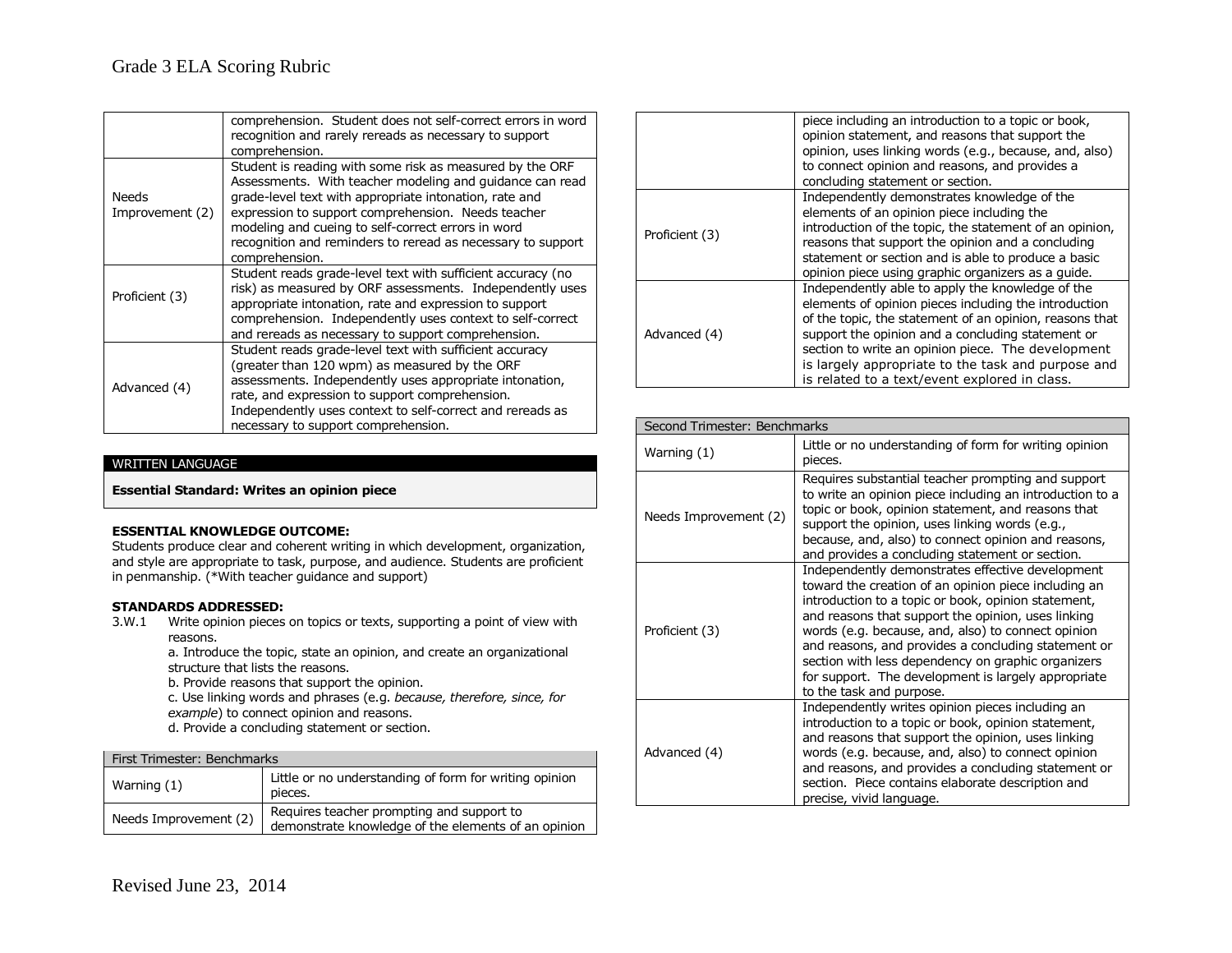| Third Trimester: Benchmarks |                                                                                                                                                                                                                                                                                                                                                             |
|-----------------------------|-------------------------------------------------------------------------------------------------------------------------------------------------------------------------------------------------------------------------------------------------------------------------------------------------------------------------------------------------------------|
| Warning (1)                 | Little or no understanding of form for writing opinion<br>pieces. Given teacher support (graphic organizers,<br>word banks, modeling, etc.) unable to write a clear<br>essay stating reasons for one's opinion on a given<br>topic.                                                                                                                         |
| Needs Improvement (2)       | Requires teacher prompting and support to write an<br>opinion piece including an introduction to a topic or<br>book, opinion statement, and reasons that support<br>the opinion, uses linking words (e.g., because, and,<br>also) to connect opinion and reasons, and provides a<br>concluding statement or section.                                        |
| Proficient (3)              | Independently writes opinion pieces including an<br>introduction to a topic or book, opinion statement,<br>and reasons that support the opinion, uses linking<br>words (e.g. because, and, also) to connect opinion<br>and reasons, and provides a concluding statement or<br>section. The development is largely appropriate to<br>the task and purpose.   |
| Advanced (4)                | Independently writes opinion pieces including an<br>introduction to a topic or book, opinion statement,<br>and reasons that support the opinion, uses linking<br>words (e.g. because, and, also) to connect opinion<br>and reasons, and provides a concluding statement or<br>section. Piece contains elaborate description and<br>precise, vivid language. |
| $\lambda$ /DITTENII ANCIIA  |                                                                                                                                                                                                                                                                                                                                                             |

### WRITTEN LANGUAGE

**Essential Standard: Writes an informative/explanatory text**

### **ESSENTIAL KNOWLEDGE OUTCOME:**

Students produce clear and coherent writing in which development, organization, and style are appropriate to task, purpose, and audience. Students are proficient in penmanship. (\*With teacher guidance and support)

### **STANDARDS ADDRESSED:**

- 3.W.2 Write informative/explanatory texts to examine a topic and convey ideas and information clearly.
	- a. Introduce a topic and group related information together; include illustrations when useful to aiding comprehension.
	- b. Develop the topic with facts, definitions, and details.
	- c. Use linking words and phrases (e.g. also, *another, and, more, but)* to connect ideas within categories of information.
	- d. Provide a concluding statement or section.

First Trimester: Benchmarks

|  | Warning (1)              | Given teacher support (graphic organizers, word<br>banks, modeling, etc.) unable to demonstrate<br>knowledge of the elements of an informative<br>/explanatory text. Little or no understanding of<br>relevant facts and definitions related to topic.                                                                                                                        |
|--|--------------------------|-------------------------------------------------------------------------------------------------------------------------------------------------------------------------------------------------------------------------------------------------------------------------------------------------------------------------------------------------------------------------------|
|  | Needs Improvement<br>(2) | Requires substantial prompting and support to<br>demonstrate knowledge of the elements of an<br>informative/explanatory text including the introduction<br>of a topic, using facts and definitions to develop points,<br>and providing a concluding statement or section.                                                                                                     |
|  | Proficient (3)           | Independently demonstrates knowledge of the<br>elements of an informative/explanatory text including<br>the introduction of a topic, using facts and definitions<br>to develop points, and providing a concluding<br>statement or section and is able to produce a basic<br>informational piece directly related to an explored<br>text/media.                                |
|  | Advanced (4)             | Independently able to apply the knowledge of the<br>elements of an informative/explanatory text to a<br>written piece including the introduction of a topic, using<br>facts and definitions from explored text/media to<br>develop points, and providing a concluding statement<br>or section to create a well developed piece that<br>conveys ideas and information clearly. |

| Second Trimester: Benchmarks |                                                                                                                                                                                                                                                                                                                                                                                                                                                                         |  |
|------------------------------|-------------------------------------------------------------------------------------------------------------------------------------------------------------------------------------------------------------------------------------------------------------------------------------------------------------------------------------------------------------------------------------------------------------------------------------------------------------------------|--|
| Warning (1)                  | Given teacher support (graphic organizers, word<br>banks, modeling, etc.) unable to form complete<br>sentences to write informative / explanatory text.<br>Little or no understanding of relevant facts and<br>definitions related to topic. Unable to develop or<br>support topic.                                                                                                                                                                                     |  |
| Needs Improvement (2)        | Requires teacher prompting and support to write<br>informative/explanatory texts including the<br>introduction of a topic, using facts and definitions to<br>develop points, and providing a concluding statement                                                                                                                                                                                                                                                       |  |
| Proficient (3)               | Independently shows effective development toward<br>the creation of an informative/explanatory text,<br>directly related to a text/media to examine a topic<br>and convey ideas and information clearly, by<br>introducing a topic, using facts and definitions to<br>develop points, and providing a concluding statement<br>or section with less dependency on graphic organizers<br>as a support. The development is largely<br>appropriate to the task and purpose. |  |
| Advanced (4)                 | Independently able to apply the knowledge of the<br>elements of an informative/explanatory text to a                                                                                                                                                                                                                                                                                                                                                                    |  |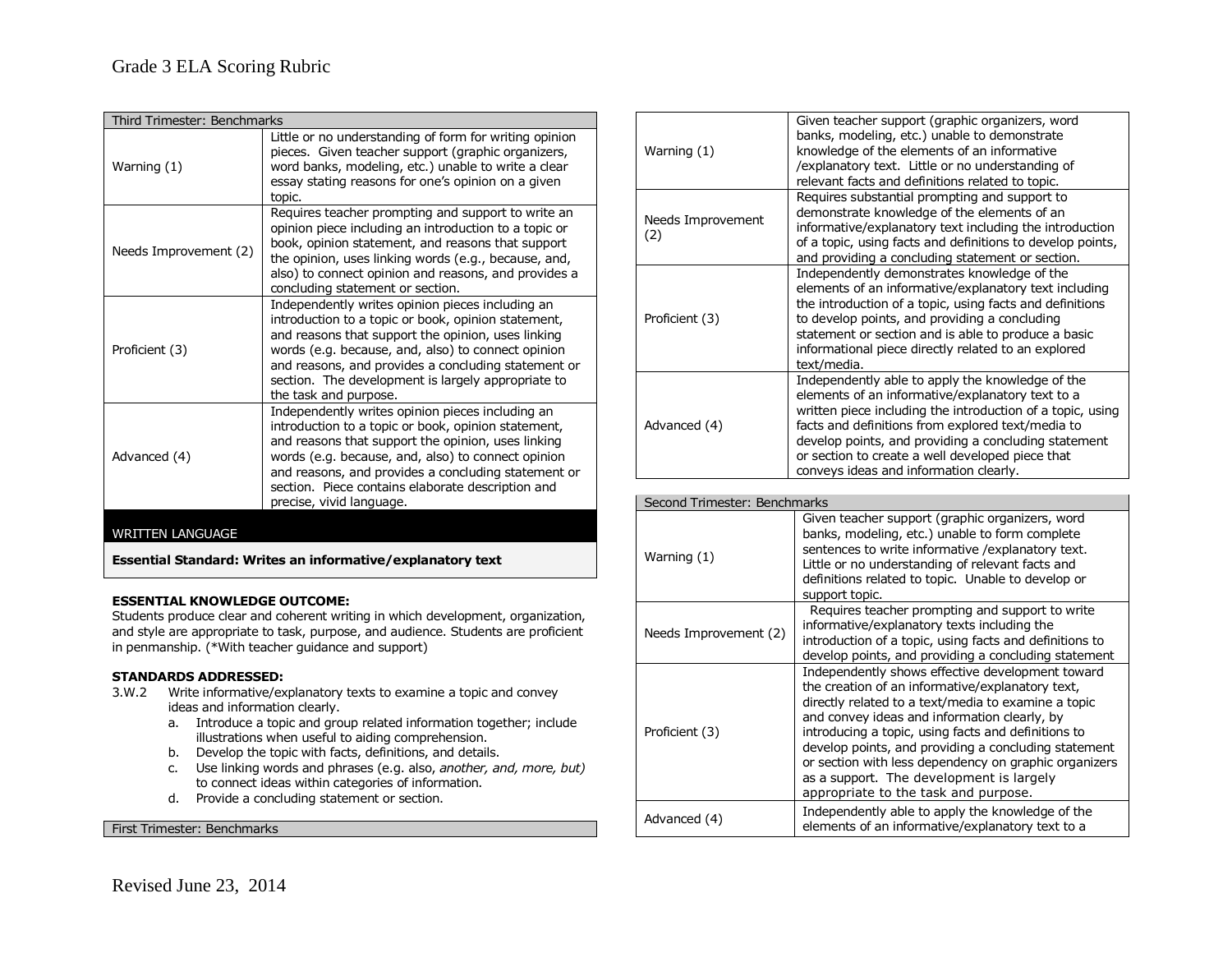# Grade 3 ELA Scoring Rubric

| written piece including the introduction of a topic,<br>using facts and definitions to develop points, and<br>providing a concluding statement or section. Piece<br>includes the application of gained knowledge from<br>analyzing sources, rewritten with precise and vivid<br>language. |
|-------------------------------------------------------------------------------------------------------------------------------------------------------------------------------------------------------------------------------------------------------------------------------------------|
|-------------------------------------------------------------------------------------------------------------------------------------------------------------------------------------------------------------------------------------------------------------------------------------------|

| Third Trimester: Benchmarks |                                                                                                                                                                                                                                                                                                                        |  |
|-----------------------------|------------------------------------------------------------------------------------------------------------------------------------------------------------------------------------------------------------------------------------------------------------------------------------------------------------------------|--|
| Warning (1)                 | Given teacher support (graphic organizers, word<br>banks, modeling, etc.) unable to form complete<br>sentences to write informative / explanatory text.<br>Little or no understanding of relevant facts and<br>definitions related to topic. Unable to develop or<br>support topic.                                    |  |
| Needs Improvement (2)       | Requires teacher prompting and support to write<br>informative/explanatory texts, directly related to<br>text/media, by introducing a topic, using facts and<br>definitions to develop points, and providing a<br>concluding statement or section.                                                                     |  |
| Proficient (3)              | Independently writes informative/explanatory texts to<br>examine a topic and convey ideas and information<br>clearly, by introducing a topic, using facts and<br>definitions to develop points, and providing a<br>concluding statement or section. The development<br>is largely appropriate to the task and purpose. |  |
| Advanced (4)                | Independently writes informative/explanatory texts,<br>by introducing a topic, using facts and definitions to<br>develop points, and providing a concluding statement<br>or section. Response includes precise, vivid language<br>and a direct connection to analyzed text from varied<br>resources.                   |  |

### WRITTEN LANGUAGE

**Essential Standard: Writes a narrative piece**

### **ESSENTIAL KNOWLEDGE OUTCOME:**

Students produce clear and coherent writing in which development, organization, and style are appropriate to task, purpose, and audience. Students are proficient in penmanship. (\*With teacher guidance and support)

### **STANDARDS ADDRESSED:**

3.W.3 Write narratives to develop real or imagined experiences or events using effective technique, descriptive details, and clear event sequences.

- a. Establish a situation and introduce a narrator and/or characters; organize an event sequence that unfolds naturally.
- b. Use dialogue and descriptions of actions, thoughts, and feelings to develop experiences and events or show the response of characters to situations.
- c. Use temporal words and phrases to signal event order.
- d. Provide sense of closure.

|  | First Trimester: Benchmarks |
|--|-----------------------------|
|  |                             |

| Warning (1)              | Given teacher support (graphic organizers, word<br>banks, modeling, etc.) unable to demonstrate<br>knowledge of the elements of a narrative piece.                                                                                                                                                                                                                                                                                                                                                                                     |
|--------------------------|----------------------------------------------------------------------------------------------------------------------------------------------------------------------------------------------------------------------------------------------------------------------------------------------------------------------------------------------------------------------------------------------------------------------------------------------------------------------------------------------------------------------------------------|
| Needs Improvement<br>(2) | Requires substantial prompting and support to<br>demonstrate knowledge of the elements of an<br>narrative piece including developing real or imagined<br>experiences, establishing a situation, introducing a<br>narrator or characters, organizing an event that<br>unfolds naturally, using dialogue and descriptions of<br>actions, thoughts and feelings to develop experiences,<br>temporal words and phrases to signal event order,<br>and providing a sense of closure                                                          |
| Proficient (3)           | Independently demonstrates knowledge of the<br>elements of an narrative pieces including developing<br>real or imagined experiences, establishing a situation,<br>introducing a narrator or characters, organizing an<br>event that unfolds naturally, using dialogue and<br>descriptions of actions, thoughts and feelings to<br>develop experiences, temporal words and phrases to<br>signal event order, and providing a sense of closure<br>and is able to produce a basic narrative piece using<br>graphic organizers as a guide. |
| Advanced (4)             | Independently able to apply the knowledge of the<br>elements of narrative pieces including developing real<br>or imagined experiences, establishing a situation,<br>introducing a narrator or characters, organizing an<br>event that unfolds naturally, using dialogue and<br>descriptions of actions, thoughts and feelings to<br>develop experiences, temporal words and phrases to<br>signal event order, and providing a sense of closure to<br>create a well organized narrative piece.                                          |

| Second Trimester: Benchmarks |                                                                                                                                                                                                                                                                 |
|------------------------------|-----------------------------------------------------------------------------------------------------------------------------------------------------------------------------------------------------------------------------------------------------------------|
| Warning (1)                  | Given teacher support (graphic organizers, word<br>banks, modeling, etc.) unable to write narrative<br>pieces including developing real or imagined<br>experiences, establishing a situation, introducing a<br>narrator or characters, organizing an event that |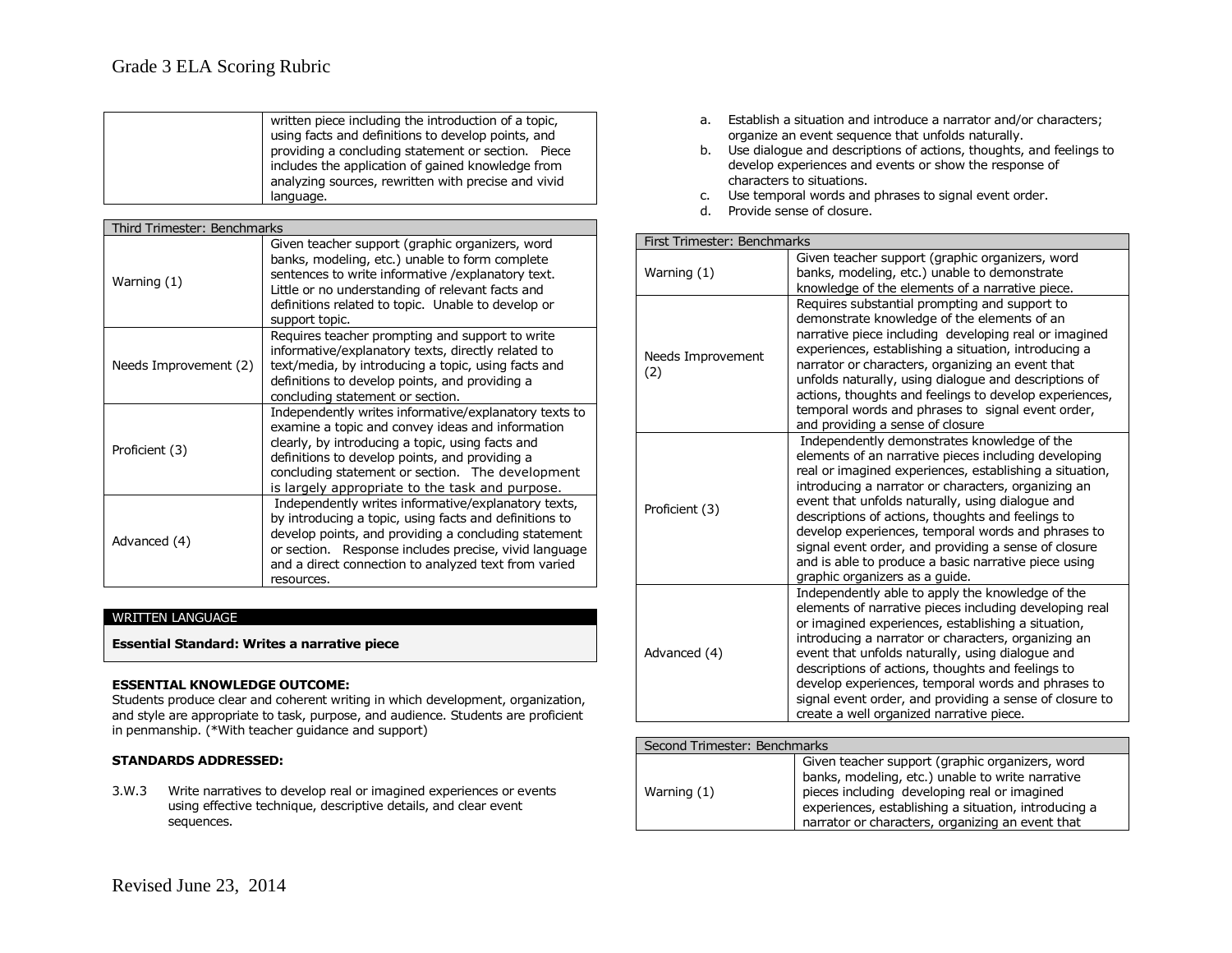|                       | unfolds naturally, using dialogue and descriptions of<br>actions, thoughts and feelings to develop experiences,<br>temporal words and phrases to signal event order,<br>and providing a sense of closure.                                                                                                                                                                                                                                                                                                                                                                             |
|-----------------------|---------------------------------------------------------------------------------------------------------------------------------------------------------------------------------------------------------------------------------------------------------------------------------------------------------------------------------------------------------------------------------------------------------------------------------------------------------------------------------------------------------------------------------------------------------------------------------------|
| Needs Improvement (2) | Requires teacher prompting and support to write<br>narrative pieces including developing real or<br>imagined experiences, establishing a situation,<br>introducing a narrator or characters, organizing an<br>event that unfolds naturally, using dialogue and<br>descriptions of actions, thoughts and feelings to<br>develop experiences, temporal words and phrases to<br>signal event order, and providing a sense of closure.                                                                                                                                                    |
| Proficient (3)        | Independently shows effective development toward<br>the creation of a narrative piece including developing<br>real or imagined experiences, establishing a situation,<br>introducing a narrator or characters, organizing an<br>event that unfolds naturally, using dialogue and<br>descriptions of actions, thoughts and feelings to<br>develop experiences, temporal words and phrases to<br>signal event order, and providing a sense of closure<br>with less dependency on graphic organizers as a<br>support. The development is largely appropriate<br>to the task and purpose. |
| Advanced (4)          | Independently able to apply the knowledge of the<br>narrative pieces including developing real or imagined<br>experiences, establishing a situation, introducing a<br>narrator or characters, organizing an event that<br>unfolds naturally, using dialogue and descriptions of<br>actions, thoughts and feelings to develop experiences,<br>temporal words and phrases to signal event order,<br>and providing a sense of closure to create a well<br>organized narrative piece.                                                                                                     |

| Third Trimester: Benchmarks |                                                                                                                                                                                                                                                                                                                                                                                                                                                                              |  |
|-----------------------------|------------------------------------------------------------------------------------------------------------------------------------------------------------------------------------------------------------------------------------------------------------------------------------------------------------------------------------------------------------------------------------------------------------------------------------------------------------------------------|--|
| Warning (1)                 | Given teacher support (graphic organizers, word<br>banks, modeling, etc.) unable to write narrative<br>pieces including developing real or imagined<br>experiences, establishing a situation, introducing a<br>narrator or characters, organizing an event that<br>unfolds naturally, using dialogue and descriptions of<br>actions, thoughts and feelings to develop experiences,<br>temporal words and phrases to signal event order,<br>and providing a sense of closure. |  |
| Needs Improvement (2)       | Requires teacher prompting and support to write<br>narrative pieces including developing real or<br>imagined experiences, establishing a situation,<br>introducing a narrator or characters, organizing an                                                                                                                                                                                                                                                                   |  |

|                | event that unfolds naturally, using dialogue and<br>descriptions of actions, thoughts and feelings to<br>develop experiences, temporal words and phrases to<br>signal event order, and providing a sense of closure.                                                                                                                                                                                                                                                       |
|----------------|----------------------------------------------------------------------------------------------------------------------------------------------------------------------------------------------------------------------------------------------------------------------------------------------------------------------------------------------------------------------------------------------------------------------------------------------------------------------------|
| Proficient (3) | Independently writes narrative pieces including<br>developing real or imagined experiences, establishing<br>a situation, introducing a narrator or characters,<br>organizing an event that unfolds naturally, using<br>dialogue and descriptions of actions, thoughts and<br>feelings to develop experiences, temporal words and<br>phrases to signal event order, and providing a sense<br>of closure. The development is largely appropriate<br>to the task and purpose. |
| Advanced (4)   | Independently writes narrative pieces including<br>developing real or imagined experiences, establishing<br>a situation, introducing a narrator or characters,<br>organizing an event that unfolds naturally, using<br>dialogue and descriptions of actions, thoughts and<br>feelings to develop experiences, temporal words and<br>phrases to signal event order, and providing a sense<br>of closure. Piece includes precise, vivid language.                            |

### WRITTEN LANGUAGE

**Essential Standard: Uses figurative language in poems, descriptions, and stories**

# **STANDARDS ADDRESSED:**<br>MA.3.W.3A Write poem

Write poems, descriptions, and stories in which figurative language and the sounds of words (e.g.., alliteration, onomatopoeia, rhyme) are key elements.

| First Trimester: Benchmarks |                                                                                                                                                                                                                        |
|-----------------------------|------------------------------------------------------------------------------------------------------------------------------------------------------------------------------------------------------------------------|
| Warning (1)                 | Given teacher support (graphic organizers, word banks,<br>modeling, etc.), unable to write poems in which figurative<br>language and the sounds of words (e.g. alliteration,<br>onomatopoeia, rhyme) are key elements. |
| Needs<br>Improvement (2)    | Requires teacher prompting and support to write poems in<br>which figurative language and the sounds of words (e.g.<br>alliteration, onomatopoeia, rhyme) are key elements.                                            |
| Proficient (3)              | Independently writes poems in which figurative language<br>and the sounds of words (e.g. alliteration, onomatopoeia,<br>rhyme) are key elements.                                                                       |
| Advanced (4)                | Independently writes poems in which figurative language<br>and the sounds of words (e.g. alliteration, onomatopoeia,<br>rhyme) are key elements. Writes with elaborate description                                     |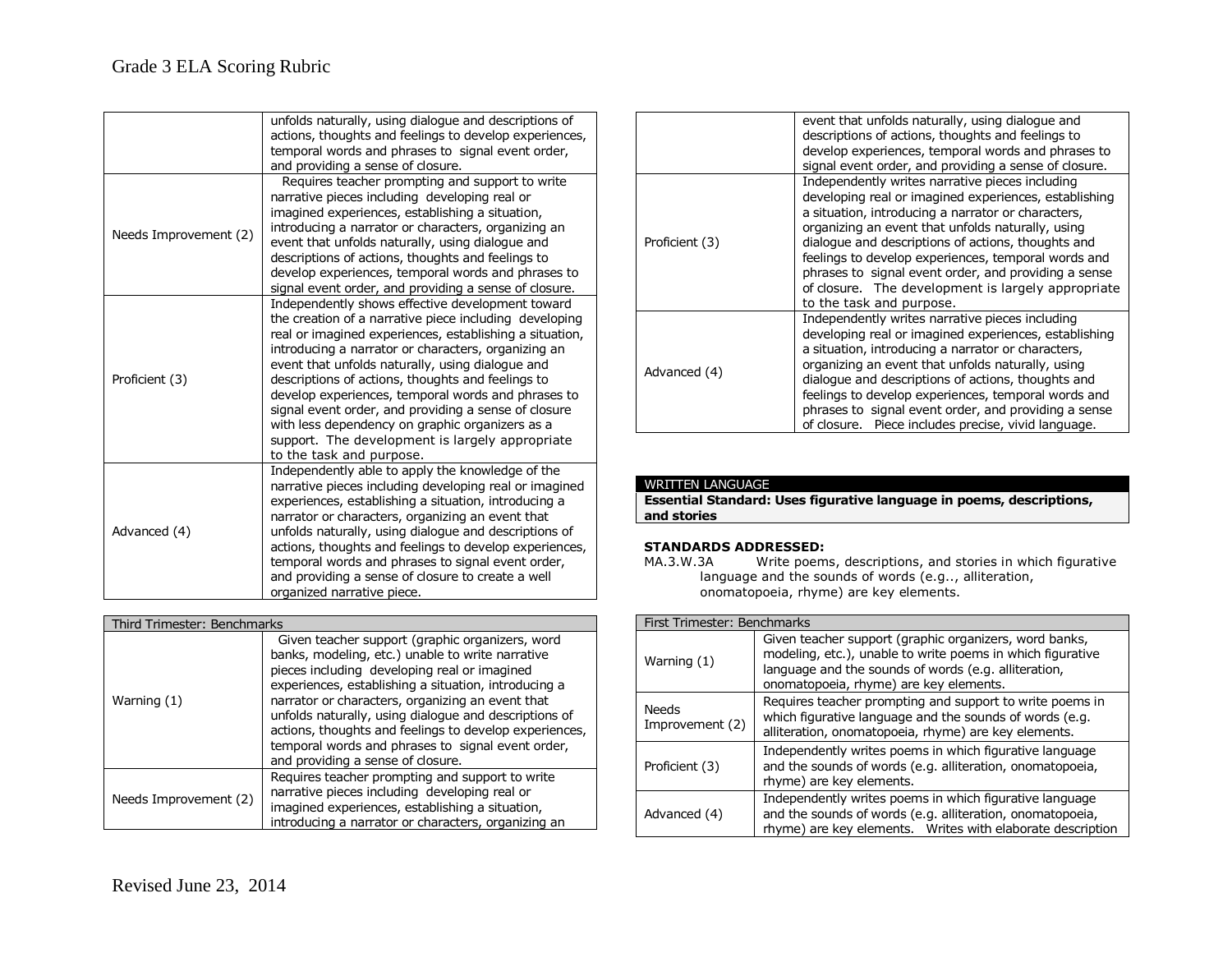|                                 | and vivid, precise language.                                                                                                                                                                                                                  |
|---------------------------------|-----------------------------------------------------------------------------------------------------------------------------------------------------------------------------------------------------------------------------------------------|
|                                 |                                                                                                                                                                                                                                               |
| Second Trimester:               | <b>Benchmarks</b>                                                                                                                                                                                                                             |
| Warning (1)                     | Given teacher support (graphic organizers, word banks,<br>modeling, etc.), descriptions in which figurative language<br>and the sounds of words (e.g. alliteration, onomatopoeia,<br>similes, and metaphors) are key elements.                |
| <b>Needs</b><br>Improvement (2) | Requires teacher prompting and support to write<br>descriptions in which figurative language and the sounds of<br>words (e.g. alliteration, onomatopoeia, similes, and<br>metaphors) are key elements.                                        |
| Proficient (3)                  | Independently writes descriptions in which figurative<br>language and the sounds of words (e.g. alliteration,<br>onomatopoeia, similes, and metaphors) are key elements.                                                                      |
| Advanced (4)                    | Independently writes descriptions in which figurative<br>language and the sounds of words (e.g. alliteration,<br>onomatopoeia, similes, and metaphors) are key elements.<br>Writes with elaborate description and vivid, precise<br>language. |
|                                 |                                                                                                                                                                                                                                               |
| Third Trimester:                | Benchmarks                                                                                                                                                                                                                                    |
| Warning $(1)$                   | Given teacher support (graphic organizers, word banks,<br>modeling, etc.), writes poems, descriptions, and stories in<br>which figurative language and the sounds of words (e.g.<br>alliteration, onomatopoeia, rhyme) are key elements.      |
| <b>Needs</b><br>Improvement (2) | Requires teacher prompting and support to writes poems,<br>descriptions, and stories in which figurative language and the<br>sounds of words (e.g. alliteration, onomatopoeia, rhyme) are<br>key elements.                                    |
|                                 | Independently writes poems descriptions and stories in                                                                                                                                                                                        |

|                | הכי כוכו וכותא.                                                                                                                                                                                                                                  |
|----------------|--------------------------------------------------------------------------------------------------------------------------------------------------------------------------------------------------------------------------------------------------|
| Proficient (3) | Independently writes poems, descriptions, and stories in<br>which figurative language and the sounds of words (e.g.<br>alliteration, onomatopoeia, rhyme) are key elements.                                                                      |
| Advanced (4)   | Independently writes poems, descriptions, and stories in<br>which figurative language and the sounds of words (e.g.<br>alliteration, onomatopoeia, rhyme) are key elements.<br>Writes with elaborate description and vivid, precise<br>language. |

# WRITTEN LANGUAGE

**Essential Standard: Writes with a clear focus and coherent organization**

**STANDARDS ADDRESSED:**

3.W.4 With guidance and support from adults, produce writing in which the development and organization are appropriate to task and purpose.

| First Trimester: Benchmarks |                                                                                                                                                |  |  |
|-----------------------------|------------------------------------------------------------------------------------------------------------------------------------------------|--|--|
| Warning (1)                 | Unable to produce writing with a clear focus,<br>coherent organization, and sufficient details,<br>despite teacher support and quidance.       |  |  |
| Needs Improvement<br>(2)    | Requires extensive amount of prompting and<br>support to produce writing with a clear focus,<br>coherent organization, and sufficient details. |  |  |
| Proficient (3)              | Able to produce writing with a clear focus,<br>coherent organization, and sufficient details, with<br>teacher quidance and support.            |  |  |
| Advanced (4)                | Independently able to produce writing with a clear<br>focus, coherent organization, and sufficient details.                                    |  |  |

| Second Trimester: Benchmarks |                                                                                                                                                |  |
|------------------------------|------------------------------------------------------------------------------------------------------------------------------------------------|--|
| Warning (1)                  | Unable to produce writing with a clear focus,<br>coherent organization, and sufficient details,<br>despite teacher support and guidance.       |  |
| Needs Improvement<br>(2)     | Requires extensive amount of prompting and<br>support to produce writing with a clear focus,<br>coherent organization, and sufficient details. |  |
| Proficient (3)               | Able to produce writing with a clear focus,<br>coherent organization, and sufficient details, with<br>teacher quidance and support.            |  |
| Advanced (4)                 | Independently able to produce writing with a clear<br>focus, coherent organization, and sufficient details.                                    |  |

| Third Trimester: Benchmarks |                                                                                                                                                |  |  |
|-----------------------------|------------------------------------------------------------------------------------------------------------------------------------------------|--|--|
| Warning (1)                 | Unable to produce writing with a clear focus,<br>coherent organization, and sufficient details,<br>despite teacher support and guidance.       |  |  |
| Needs Improvement<br>(2)    | Requires extensive amount of prompting and<br>support to produce writing with a clear focus,<br>coherent organization, and sufficient details. |  |  |
| Proficient (3)              | Able to produce writing with a clear focus,<br>coherent organization, and sufficient details, with<br>teacher quidance and support.            |  |  |
| Advanced (4)                | Independently able to produce writing with a clear<br>focus, coherent organization, and sufficient details.                                    |  |  |

### WRITTEN LANGUAGE

**Essential Standard: Revises writing to improve quality of written response**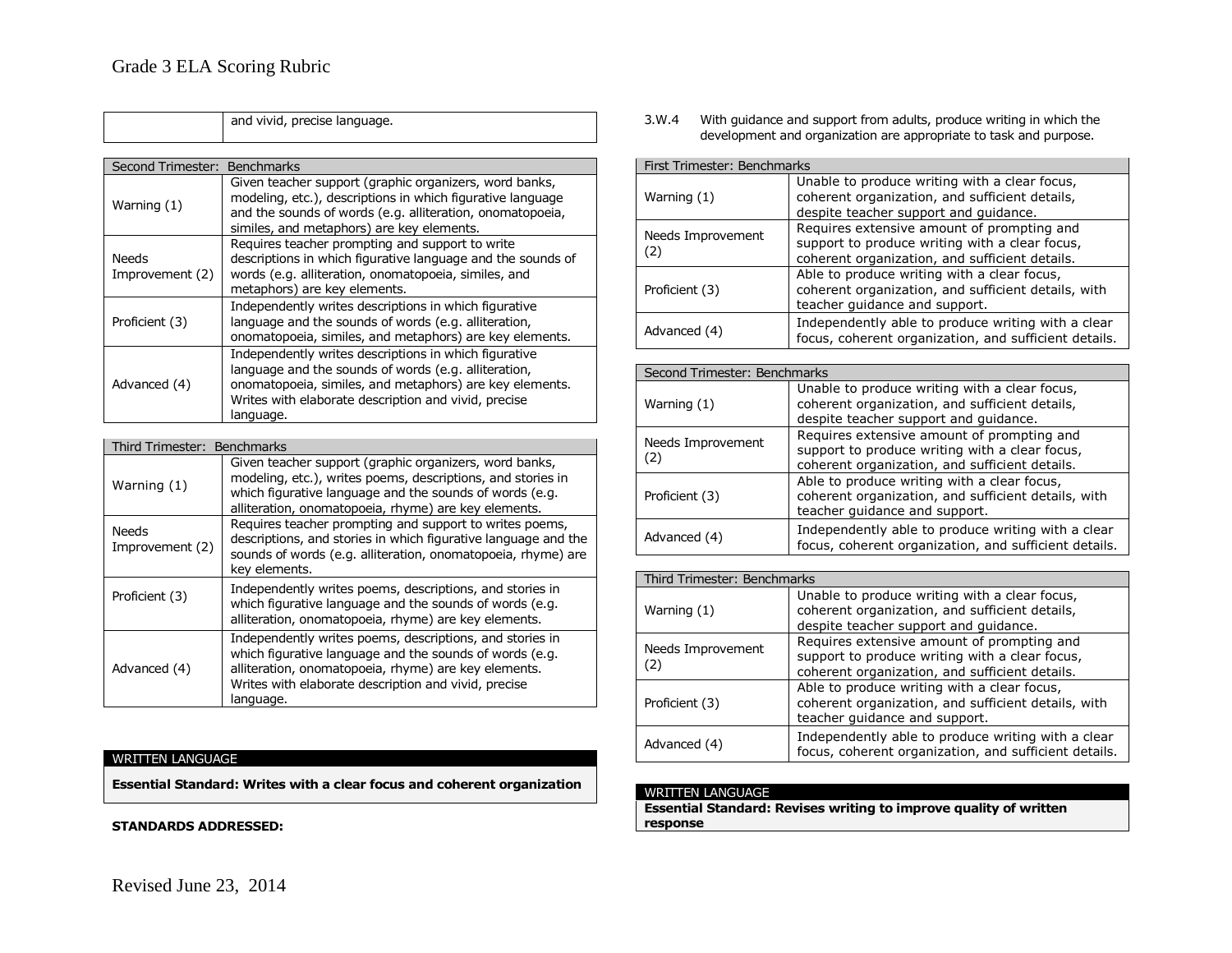### **STANDARDS ADDRESSED:**

3.W.5 With guidance and support from peers and adults, develop and strengthen writing as needed by planning, revising, and editing.

| First Trimester: Benchmarks     |                                                                                                                                                                                                                                     |  |  |
|---------------------------------|-------------------------------------------------------------------------------------------------------------------------------------------------------------------------------------------------------------------------------------|--|--|
|                                 | Not assessed in this trimester.                                                                                                                                                                                                     |  |  |
|                                 |                                                                                                                                                                                                                                     |  |  |
| Second Trimester: Benchmarks    |                                                                                                                                                                                                                                     |  |  |
| Warning (1)                     | Unable to strengthen writing as needed. Unable to correct<br>mechanics, usage, and sentence structure, despite teacher<br>support and quidance.                                                                                     |  |  |
| <b>Needs</b><br>Improvement (2) | Requires extensive amount of prompting and support to<br>strengthen writing as needed. Needs heavy guidance to<br>correct mechanics, usage, and sentence structure.                                                                 |  |  |
| Proficient (3)                  | Able to develop and strengthen writing as needed by<br>planning, revising, and editing with quidance and support<br>from peers and adults. With teacher prompting, able to<br>correct mechanics, usage, and sentence structure.     |  |  |
| Advanced (4)                    | Independently able to develop and strengthen writing as<br>needed by planning, revising, and editing with guidance and<br>support from peers and adults. Independently able to correct<br>mechanics, usage, and sentence structure. |  |  |

| Third Trimester: Benchmarks                                                                                                                                    |                                                                                                                                                                                                                                     |  |
|----------------------------------------------------------------------------------------------------------------------------------------------------------------|-------------------------------------------------------------------------------------------------------------------------------------------------------------------------------------------------------------------------------------|--|
| Unable to strengthen writing as needed. Unable to correct<br>mechanics, usage, and sentence structure, despite teacher<br>Warning (1)<br>support and quidance. |                                                                                                                                                                                                                                     |  |
| <b>Needs</b><br>Improvement<br>(2)                                                                                                                             | Requires extensive amount of prompting and support to<br>strengthen writing as needed. Needs heavy guidance to<br>correct mechanics, usage, and sentence structure.                                                                 |  |
| Proficient (3)                                                                                                                                                 | Able to develop and strengthen writing as needed by<br>planning, revising, and editing with guidance and support<br>from peers and adults. With teacher prompting, able to<br>correct mechanics, usage, and sentence structure.     |  |
| Advanced (4)                                                                                                                                                   | Independently able to develop and strengthen writing as<br>needed by planning, revising, and editing with guidance and<br>support from peers and adults. Independently able to correct<br>mechanics, usage, and sentence structure. |  |

### WRITTEN LANGUAGE

**Essential Standard: Uses technology to produce and publish writing**

**STANDARDS ADDRESSED:**

3.W.6 With guidance and support from adults, use technology to produce and publish writing (using keyboarding skills) as well as to interact and collaborate with others.

### First Trimester: Benchmarks- Not Assessed

| Second Trimester: Benchmarks |                                                                                                                                                                                              |
|------------------------------|----------------------------------------------------------------------------------------------------------------------------------------------------------------------------------------------|
| Warning (1)                  | Unable to use technology to produce and publish<br>writing (using keyboarding skills) as well as to interact<br>and collaborate with others, despite guidance and<br>support from adults.    |
| Needs Improvement (2)        | Requires extensive guidance and support from adults<br>to use technology to produce and publish writing<br>(using keyboarding skills) as well as to interact and<br>collaborate with others. |
| Proficient (3)               | With quidance and support from adults, uses<br>technology to produce and publish writing (using<br>keyboarding skills) as well as to interact and<br>collaborate with others.                |
| Advanced (4)                 | Independently able to use technology to produce and<br>publish writing (using keyboarding skills) as well as to<br>interact and collaborate with others.                                     |
|                              |                                                                                                                                                                                              |
| Third Trimester: Benchmarks  |                                                                                                                                                                                              |
| Warning (1)                  | Unable to use technology to produce and publish<br>writing (using keyboarding skills) as well as to interact<br>and collaborate with others, despite guidance and<br>support from adults.    |
| Needs Improvement (2)        | Requires extensive guidance and support from adults<br>to use technology to produce and publish writing<br>(using keyboarding skills) as well as to interact and<br>collaborate with others. |
|                              | With guidance and support from adults, uses<br>teels selection to produce and subject which in a function                                                                                    |

| Proficient (3) | technology to produce and publish writing (using<br>keyboarding skills) as well as to interact and<br>collaborate with others.                           |
|----------------|----------------------------------------------------------------------------------------------------------------------------------------------------------|
| Advanced (4)   | Independently able to use technology to produce and<br>publish writing (using keyboarding skills) as well as to<br>interact and collaborate with others. |

# WRITTEN LANGUAGE

**Essential Standard: Conducts research for writing projects**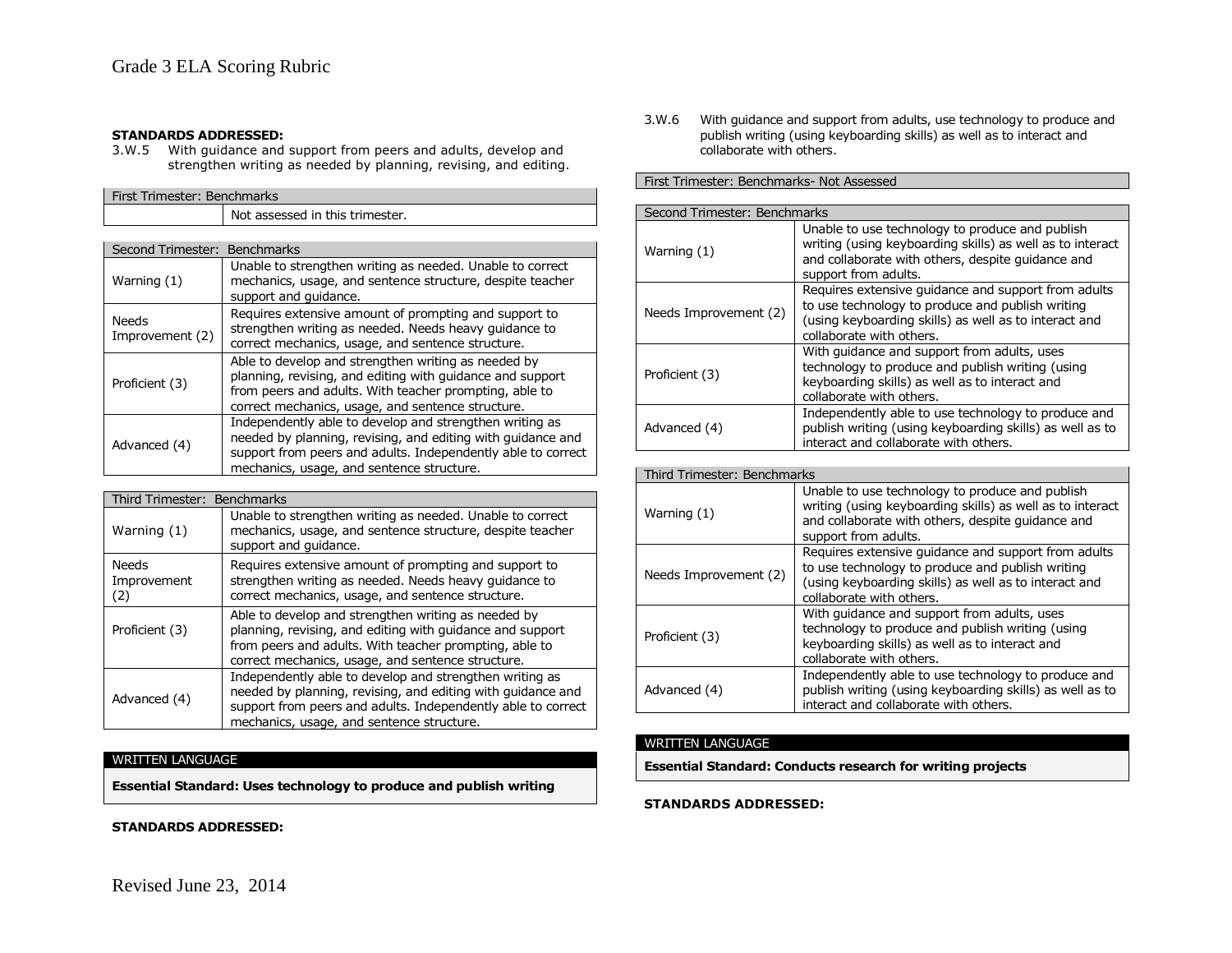# Grade 3 ELA Scoring Rubric

- 3.W.7. Conduct short research projects that build knowledge about a topic.
- 3.W.8 Recall information from experiences or gather information from print and digital sources; take brief notes on sources and sort evidence into provided categories.

|                             | First Trimester: Benchmarks                                                                                                                                                                                                                                                                                                                             |  |  |
|-----------------------------|---------------------------------------------------------------------------------------------------------------------------------------------------------------------------------------------------------------------------------------------------------------------------------------------------------------------------------------------------------|--|--|
| Warning (1)                 | Unable to gather information from print and digital sources,<br>take brief notes on sources, and sort the information into<br>provided categories. Unable to write an expository paragraph<br>with a topic sentence, 3 or 4 concise and relevant detail<br>sentences, and a concluding sentence.                                                        |  |  |
| Needs<br>Improvement<br>(2) | Requires teacher support and prompting to gather<br>information from print and digital sources, take brief notes<br>on sources, and sort the information into provided<br>categories. Needs support and quidance to write an<br>expository paragraph with a topic sentence, 3 or 4 concise<br>and relevant detail sentences, and a concluding sentence. |  |  |
| Proficient (3)              | Independently able to gather information from print and<br>digital sources, take brief notes on sources, and sort the<br>information into provided categories. Uses the information<br>obtained to write an expository paragraph with a topic<br>sentence, 3 or 4 concise and relevant detail sentences, and a<br>concluding sentence.                  |  |  |
| Advanced (4)                |                                                                                                                                                                                                                                                                                                                                                         |  |  |

| Second Trimester: Benchmarks       |                                                                                                                                                                                                                                                                                                                                                                                                  |  |  |
|------------------------------------|--------------------------------------------------------------------------------------------------------------------------------------------------------------------------------------------------------------------------------------------------------------------------------------------------------------------------------------------------------------------------------------------------|--|--|
| Warning (1)                        | Unable to gather information from print and digital sources,<br>take brief notes on sources, and sort the information into<br>provided categories. Unable to write an expository piece with<br>an entertaining introductory paragraph, supporting<br>paragraphs, and a closing paragraph.                                                                                                        |  |  |
| <b>Needs</b><br>Improvement<br>(2) | Requires teacher support and prompting to gather<br>information from print and digital sources, take brief notes<br>on sources, and sort the information into provided<br>categories. Needs support to write an expository piece with<br>an entertaining introductory paragraph, supporting<br>paragraphs, and a closing paragraph.                                                              |  |  |
| Proficient (3)                     | Independently able to gather information from print and<br>digital sources, take brief notes on sources, and sort the<br>information into provided categories. Uses the information<br>obtained to independently write an expository piece with an<br>entertaining introductory paragraph, multiple supporting<br>paragraphs with many concise and relevant details, and a<br>closing paragraph. |  |  |

| Advanced (4) |  |  |  |  |  |  |
|--------------|--|--|--|--|--|--|
|--------------|--|--|--|--|--|--|

| Third Trimester: Benchmarks        |                                                                                                                                                                                                                                                                                                                                                                                                  |
|------------------------------------|--------------------------------------------------------------------------------------------------------------------------------------------------------------------------------------------------------------------------------------------------------------------------------------------------------------------------------------------------------------------------------------------------|
| Warning (1)                        | Unable to gather information from print and digital sources,<br>take brief notes on sources, and sort the information into<br>provided categories. Unable to write an expository piece with<br>an entertaining introductory paragraph, supporting<br>paragraphs, and a closing paragraph.                                                                                                        |
| <b>Needs</b><br>Improvement<br>(2) | Requires teacher support and prompting to gather<br>information from print and digital sources, take brief notes<br>on sources, and sort the information into provided<br>categories. Needs support to write an expository piece with<br>an entertaining introductory paragraph, supporting<br>paragraphs, and a closing paragraph.                                                              |
| Proficient (3)                     | Independently able to gather information from print and<br>digital sources, take brief notes on sources, and sort the<br>information into provided categories. Uses the information<br>obtained to independently write an expository piece with an<br>entertaining introductory paragraph, multiple supporting<br>paragraphs with many concise and relevant details, and a<br>closing paragraph. |
| Advanced (4)                       |                                                                                                                                                                                                                                                                                                                                                                                                  |

# SPEAKING AND LISTENING

**Essential Standard: Engages effectively in collaborative discussions**

### **ESSENTIAL KNOWLEDGE OUTCOME:**

Students acquire listening skills to comprehend and to use information to express ideas clearly and persuasively in a variety of formats. Students use oral communication skills to discuss knowledgeably, question thoughtfully, and present rationally convincingly.

- 3.SL.1 Engage effectively in a range of collaborative discussions (one-onone, in groups, and teacher-led) with diverse partners on grade 3 topics and texts, building on others' ideas and expressing their own clearly.
	- a. Come to discussions prepared, having read or studied required material; explicitly draw on that preparation and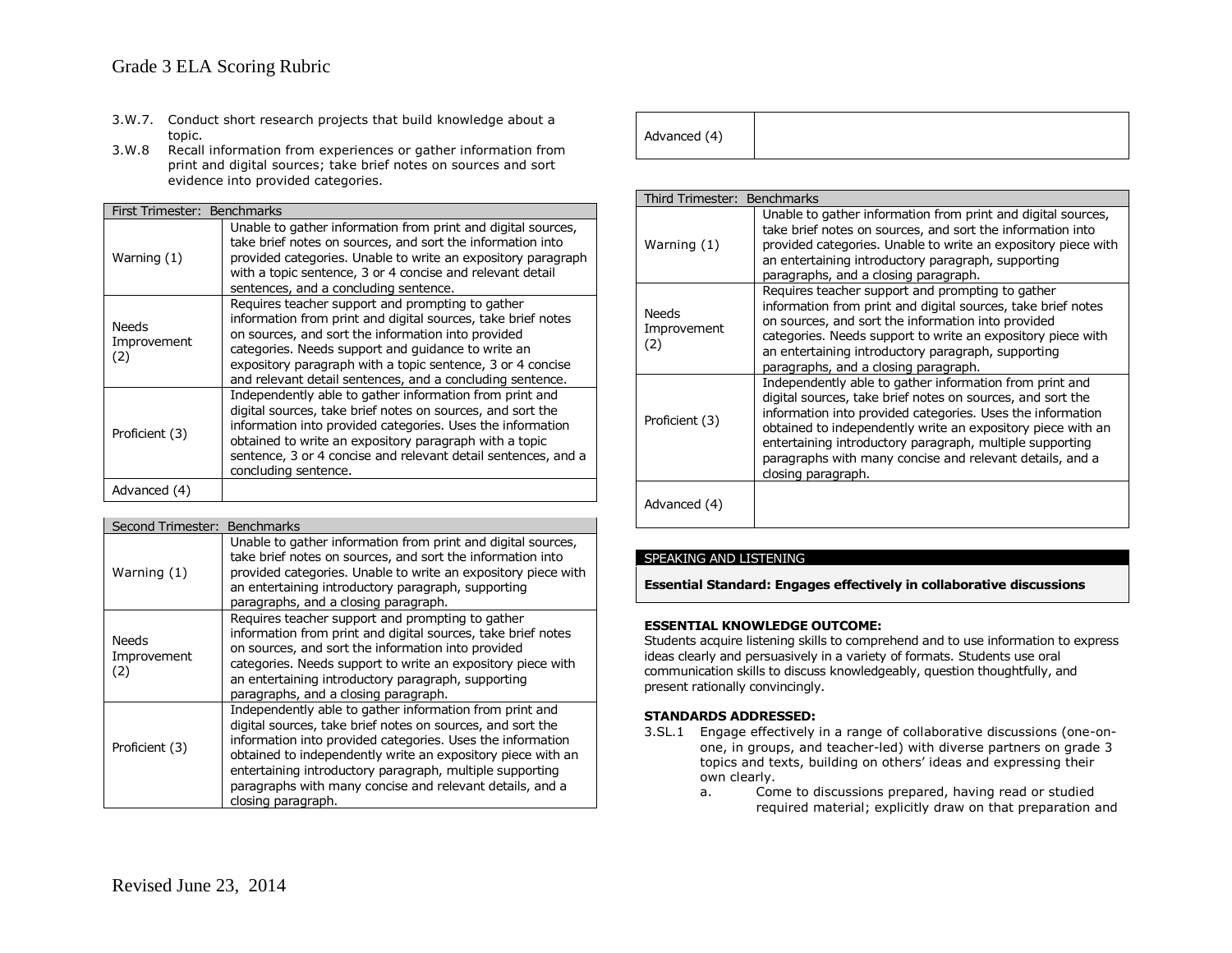other information known about the topic to explore ideas under discussion.

- b. Follow agreed-upon rules for discussion (e.g., gaining the floor in respectful ways, listening to others with care, speaking one at a time about the topics and texts under discussion).
- c. Ask questions to check understanding of information presented, stay on topic, and link their comments to the remarks of others.
- d. Explain their own ideas and understanding in light of the discussion.

| First Trimester: Benchmarks |                                                                                                                                                                                                                                                                                                                                                                                        |  |
|-----------------------------|----------------------------------------------------------------------------------------------------------------------------------------------------------------------------------------------------------------------------------------------------------------------------------------------------------------------------------------------------------------------------------------|--|
| Warning (1)                 | Unable to engage in a range of collaborative<br>discussions (one-on-one, in small groups, and teacher-<br>led) with diverse partners on Grade 3 topics and texts,<br>building on another's ideas and expressing their own<br>clearly. (? Speaking and Listening Standards: Grade 3:<br>1a, 1b.)                                                                                        |  |
| Needs Improvement<br>(2)    | Requires teacher prompting and support to engage in<br>a range of collaborative discussions (one-on-one, in<br>small groups, and teacher-led) with diverse partners<br>on Grade 3 topics and texts, building on another's<br>ideas and expressing their own clearly.                                                                                                                   |  |
| Proficient (3)              | Independently engages in a range of collaborative<br>discussions (one-on-one, in small groups, and teacher-<br>led) with diverse partners on Grade 3 topics and texts,<br>building on another's ideas and expressing their own<br>clearly. () (?Refer to Massachusetts Curriculum<br>Framework for ELA and Literacy,, 2011 under<br>Speaking and Listening Standards: Grade 3: 1a, 1b) |  |
| Advanced (4)                | Create a list of criteria to judge how well the teams<br>collaborated and/or prepared for discussions.                                                                                                                                                                                                                                                                                 |  |

| Second Trimester: Benchmarks |                                                                                                                                                                                                                                                                                                                                                                                               |
|------------------------------|-----------------------------------------------------------------------------------------------------------------------------------------------------------------------------------------------------------------------------------------------------------------------------------------------------------------------------------------------------------------------------------------------|
| Warning (1)                  | Unable to engage in a range of collaborative<br>discussions (one-on-one, in small groups, and teacher-<br>led) with diverse partners on Grade 3 topics and texts,<br>building on another's ideas and expressing their own<br>clearly. (?Refer to Massachusetts Curriculum<br>Framework for ELA and Literacy,, 2011 under<br>Speaking and Listening Standards: Grade 3: 1a, 1b,<br>and $1c$ ). |
| Needs Improvement            | Requires teacher prompting and support to engage in<br>a range of collaborative discussions (one-on-one, in                                                                                                                                                                                                                                                                                   |

|                | small groups, and teacher-led) with diverse partners<br>on Grade 3 topics and texts, building on another's<br>ideas and expressing their own clearly. (?Refer to<br>Massachusetts Curriculum Framework for ELA and<br>Literacy,, 2011 under Speaking and Listening<br>Standards: Grade 3: 1a, 1b, 1c).                                                                                         |
|----------------|------------------------------------------------------------------------------------------------------------------------------------------------------------------------------------------------------------------------------------------------------------------------------------------------------------------------------------------------------------------------------------------------|
| Proficient (3) | Independently engages in a range of collaborative<br>discussions (one-on-one, in small groups, and teacher-<br>led) with diverse partners on Grade 3 topics and texts,<br>building on another's ideas and expressing their own<br>clearly. () (?Refer to Massachusetts Curriculum<br>Framework for ELA and Literacy,, 2011 under<br>Speaking and Listening Standards: Grade 3: 1a, 1b,<br>1c). |
| Advanced (4)   | Create question starters for students to use during or<br>at the discussions that help students stay on topic and<br>link their comments to the comments of other<br>students.                                                                                                                                                                                                                 |

| Third Trimester: Benchmarks |                                                                                                                                                                                                                                                                                                                                                                                                                                                                                                                                                                                                                                                                         |
|-----------------------------|-------------------------------------------------------------------------------------------------------------------------------------------------------------------------------------------------------------------------------------------------------------------------------------------------------------------------------------------------------------------------------------------------------------------------------------------------------------------------------------------------------------------------------------------------------------------------------------------------------------------------------------------------------------------------|
| Warning (1)                 | Unable to engage in a range of collaborative<br>discussions (one-on-one, in small groups, and<br>teacher-led) with diverse partners on Grade 3 topics<br>and texts, building on another's ideas and expressing<br>their own clearly. (?Refer to Massachusetts<br>Curriculum Framework for ELA and Literacy,, 2011<br>under Speaking and Listening Standards: Grade 3:<br>1a, 1b, 1c, 1d).                                                                                                                                                                                                                                                                               |
| Needs Improvement (2)       | Requires teacher prompting and support to engage<br>effectively in collaborative discussions (one-on-one,<br>small group, and teacher-led) with various partners<br>on Grade 3 topics and texts, building on one another's<br>ideas and expressing own clearly.                                                                                                                                                                                                                                                                                                                                                                                                         |
| Proficient (3)              | Independently engages effectively in collaborative<br>discussions (one-on-one, small group, and teacher-<br>led) with various partners on Grade 3 topics and<br>texts, building on one another's ideas and expressing<br>own clearly. (e.g., Come prepared to discuss, follow<br>preparation, follow agreed-upon rules of discussion;<br>ask relevant questions to check understanding of<br>presentation; link comments to topic of discussion;<br>explain own ideas and understanding relevant to<br>discussion) (?Refer to Massachusetts Curriculum<br>Framework for ELA and Literacy,, 2011 under<br>Speaking and Listening Standards: Grade 3: 1a, 1b,<br>1c, 1d). |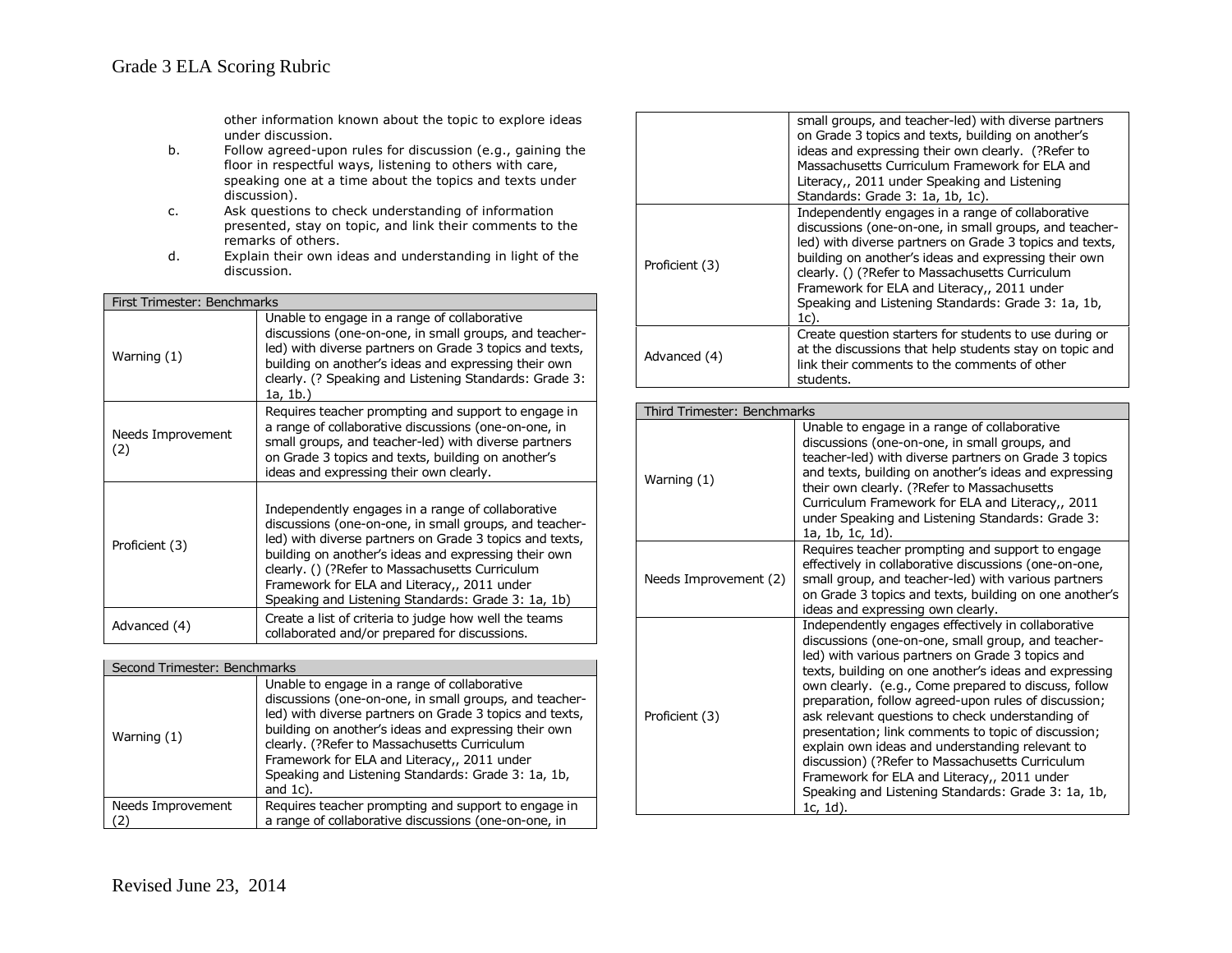|              | Devise an evaluation tool to be used by a speaker and |
|--------------|-------------------------------------------------------|
|              | the listeners to judge how effectively they feel they |
| Advanced (4) | collaborated within the group, listened to the        |
|              | presentation, and/or participated in the discussion   |
|              | within the group.                                     |

# SPEAKING AND LISTENING

**Essential Standard: Demonstrates listening comprehension**

### **STANDARDS ADDRESSED:**

3.SL.2 Determine the main ideas and supporting details of a text read aloud or information presented in diverse media and formats, including visually, quantitatively, and orally.

| First Trimester: Benchmarks        |                                                                                                                                                                                                                                                                                                                                                                                                                     |
|------------------------------------|---------------------------------------------------------------------------------------------------------------------------------------------------------------------------------------------------------------------------------------------------------------------------------------------------------------------------------------------------------------------------------------------------------------------|
| Warning (1)                        | Unable to determine the main idea and supporting details of<br>an informational text read aloud or information presented in<br>diverse media and formats, including visually, quantitatively,<br>and orally. Even with an aid (e.g., graphic organizer,<br>compare and contrast, steps in a process, sequence) cannot<br>determine main idea and details.                                                           |
| <b>Needs</b><br>Improvement<br>(2) | Requires teacher prompting and support to determine the<br>main idea and supporting details of an informational text<br>read aloud or information presented in diverse media and<br>formats, including visually, quantitatively, and orally. With<br>teacher prompting and support may need to use graphic<br>organizer (compare and contrast, steps in a process,<br>sequence) to determine main idea and details. |
| Proficient (3)                     | Independently determines the main idea and supporting<br>details of an informational text read aloud or information<br>presented in diverse media and formats, including visually,<br>quantitatively, and orally. May independently apply use of a<br>graphic organizer (compare and contrast, steps in process,<br>sequence) to determine main idea and details.                                                   |
| Advanced (4)                       | Consistently argues or concludes what the main idea is of an<br>informational text by referring to specific details to justify it.                                                                                                                                                                                                                                                                                  |

| Second Trimester: Benchmarks |                                                                                                                                                                                                                                                                                                                                                      |
|------------------------------|------------------------------------------------------------------------------------------------------------------------------------------------------------------------------------------------------------------------------------------------------------------------------------------------------------------------------------------------------|
| Warning $(1)$                | Unable to determine the main idea and supporting details of<br>a narrative text read aloud or information presented in<br>diverse media and formats, including visually, quantitatively,<br>and orally. Even with an aid (e.g., graphic organizer compare<br>and contrast, steps in a process, sequence), cannot<br>determine main idea and details. |

| <b>Needs</b><br>Improvement<br>(2) | Requires teacher prompting and support to determine the<br>main idea and supporting details of a narrative text read<br>aloud or information presented in diverse media and<br>formats, including visually, quantitatively, and orally. Needs<br>teacher prompting and support to use a graphic organizer<br>(compare and contrast, steps in process, sequence), to<br>determine main idea and details. |
|------------------------------------|---------------------------------------------------------------------------------------------------------------------------------------------------------------------------------------------------------------------------------------------------------------------------------------------------------------------------------------------------------------------------------------------------------|
| Proficient (3)                     | Independently determines the main idea and supporting<br>details of a narrative text read aloud or information<br>presented in diverse media and formats, including visually,<br>quantitatively, and orally. May independently use of a<br>graphic organizer (compare and contrast, steps in process,<br>sequence), to determine main idea and details.                                                 |
| Advanced (4)                       | Consistently argues or concludes what the main idea is of a<br>narrative text by referring to specific details to justify it.                                                                                                                                                                                                                                                                           |
|                                    |                                                                                                                                                                                                                                                                                                                                                                                                         |
| Third Trimester: Benchmarks        |                                                                                                                                                                                                                                                                                                                                                                                                         |
|                                    | Unable to determine the main idea and supporting details of                                                                                                                                                                                                                                                                                                                                             |
|                                    |                                                                                                                                                                                                                                                                                                                                                                                                         |

| Warning (1)                        | Unable to determine the main idea and supporting details of<br>a text read aloud or information presented in diverse media<br>and formats, including visually, quantitatively, and orally<br>even if an aid (graphic organizer) is used.                                                                            |
|------------------------------------|---------------------------------------------------------------------------------------------------------------------------------------------------------------------------------------------------------------------------------------------------------------------------------------------------------------------|
| <b>Needs</b><br>Improvement<br>(2) | Requires teacher prompting and support to determine the<br>main idea and supporting details of a text read aloud or<br>information presented in diverse media and formats,<br>including visually, quantitatively, and orally. Often uses<br>graphic organizer to determine main idea and details.                   |
| Proficient (3)                     | Independently determines the main idea and supporting<br>details of an informational or narrative text read aloud or<br>information presented in diverse media and formats,<br>including visually, quantitatively, and orally.                                                                                      |
| Advanced (4)                       | Consistently argues or concludes what the main idea is by<br>referring to specific details to justify it regarding variety of<br>texts (informational, narrative, biographical, persuasive, or<br>poetic) and information presented in diverse media or<br>formats, including visually, quantitatively, and orally. |

### SPEAKING AND LISTENING

**Essential Standard: Asks and answers questions in order to clarify, deepen understanding, or gather additional information.**

#### **STANDARDS ADDRESSED:**

3.SL.3 Ask and answer questions about information from a speaker, offering appropriate elaboration and detail.

First Trimester: Benchmarks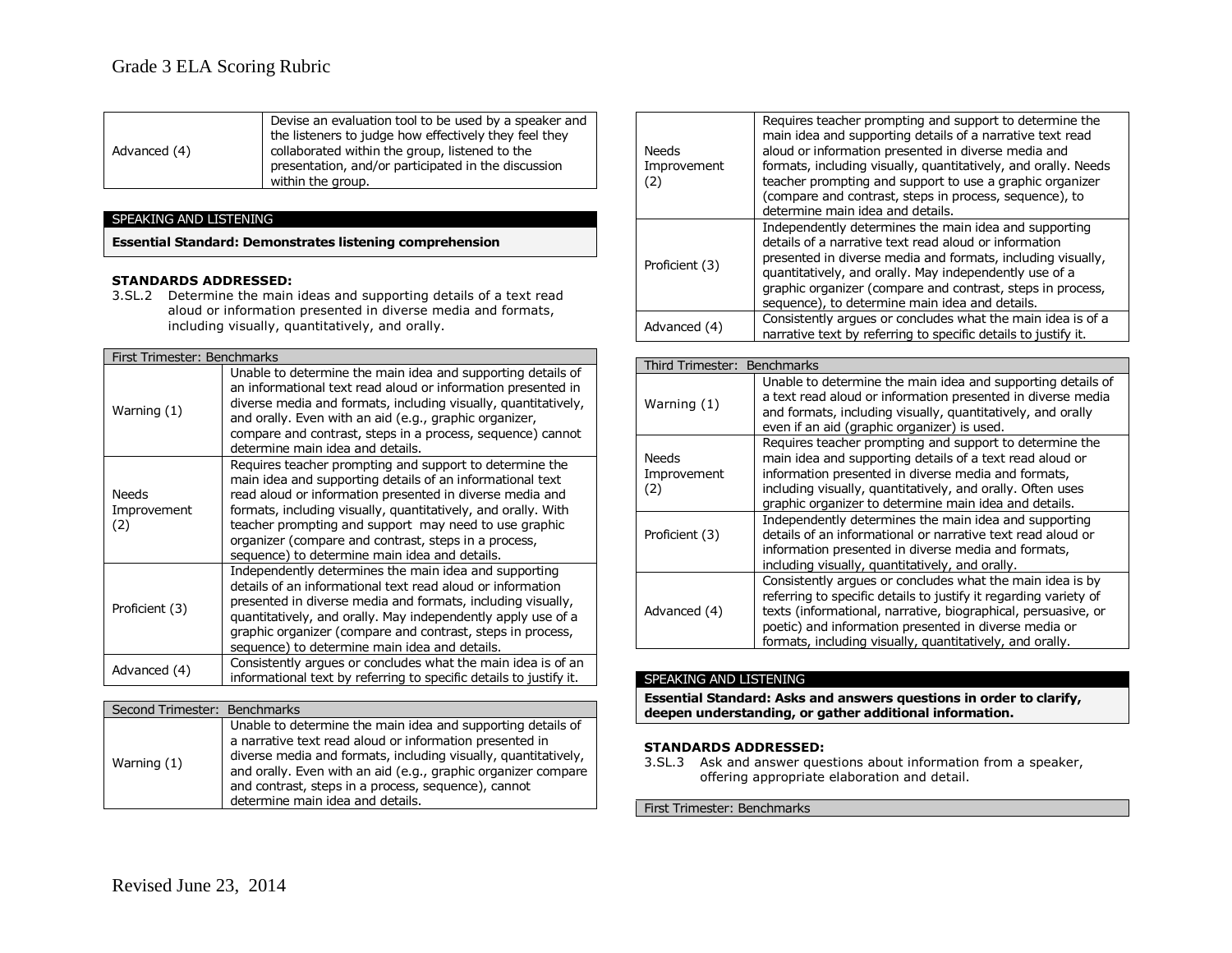| Warning (1)              | Unable to ask and answer questions about information<br>from a speaker, offering appropriate elaboration and<br>detail even with teacher prompting and support. |
|--------------------------|-----------------------------------------------------------------------------------------------------------------------------------------------------------------|
| Needs Improvement<br>(2) | Requires teacher prompting and support to ask and<br>answer questions about information from a speaker,<br>offering appropriate elaboration and detail.         |
| Proficient (3)           | Independently asks and answers questions about<br>information from a speaker, offering appropriate<br>elaboration and detail.                                   |
| Advanced (4)             | Consistently asks and answers questions about<br>information from a speaker, offering appropriate<br>elaboration and details.                                   |

| Second Trimester: Benchmarks |                                                                                                                                                                        |
|------------------------------|------------------------------------------------------------------------------------------------------------------------------------------------------------------------|
| Warning $(1)$                | Unable to ask and answer questions about information<br>from a speaker, offering appropriate elaboration and<br>detail even with teacher prompting and support.        |
| Needs Improvement<br>(2)     | Requires teacher prompting and support to ask and<br>answer questions about information from a speaker,<br>offering appropriate elaboration and detail.                |
| Proficient (3)               | Independently asks and answers questions about<br>information from a speaker, offering appropriate<br>elaboration and detail.                                          |
| Advanced (4)                 | Choosing specific interrogatives to ask and answer<br>questions about information from the speaker, offering<br>appropriate elaboration supporting a particular point. |

| Third Trimester: Benchmarks |                                                                                                                                                                                    |
|-----------------------------|------------------------------------------------------------------------------------------------------------------------------------------------------------------------------------|
| Warning (1)                 | Unable to ask and answer questions about<br>information from a speaker, offering appropriate<br>elaboration and detail even with teacher prompting<br>and support.                 |
| Needs Improvement (2)       | Requires teacher prompting and support to ask and<br>answer questions about information from a speaker,<br>offering appropriate elaboration and detail.                            |
| Proficient (3)              | Independently asks and answers questions about<br>information from a speaker, offering appropriate<br>elaboration and detail.                                                      |
| Advanced (4)                | Applies and organizes interrogatives, and answers<br>questions based upon the information from a speaker<br>to support particular points using specific elaboration<br>and detail. |

# SPEAKING AND LISTENING

**Essential Standard: Speaks audibly in complete sentences and expresses ideas clearly**

### **STANDARDS ADDRESSED:**

3.SL.6 Speak in complete sentences when appropriate to task and situation in order to provide requested detail or clarification.

| First Trimester: Benchmarks |                                                                                                                                                                                                                 |
|-----------------------------|-----------------------------------------------------------------------------------------------------------------------------------------------------------------------------------------------------------------|
| Warning (1)                 | Unable to speak in complete sentences in order to provide<br>requested detail or clarification. Unable to express ideas in a<br>clear and cohesive manner.                                                      |
| Needs<br>Improvement (2)    | Requires teacher prompting and support to speak in<br>complete sentences in order to provide requested detail<br>or clarification. Needs teacher quidance to express ideas<br>in a clear and cohesive manner.   |
| Proficient (3)              | Independently speaks in complete sentences when<br>appropriate to task and situation in order to provide<br>requested detail or clarification. Independently<br>expresses ideas in a clear and cohesive manner. |
| Advanced (4)                | Independently speaks in complete sentences in order to<br>provide elaborated detail. Independently expresses<br>ideas in a clear and cohesive manner.                                                           |

| Second Trimester:               | <b>Benchmarks</b>                                                                                             |
|---------------------------------|---------------------------------------------------------------------------------------------------------------|
| Warning (1)                     | Unable to speak in complete sentences in order to provide                                                     |
|                                 | requested detail or clarification. Unable to express ideas in a                                               |
|                                 | clear and cohesive manner.                                                                                    |
| <b>Needs</b><br>Improvement (2) | Requires teacher prompting and support to speak in<br>complete sentences in order to provide requested detail |
|                                 | or clarification. Needs teacher guidance to express ideas                                                     |
|                                 | in a clear and cohesive manner.                                                                               |
|                                 | Independently speaks in complete sentences when                                                               |
| Proficient (3)                  | appropriate to task and situation in order to provide                                                         |
|                                 | requested detail or clarification. Independently                                                              |
|                                 | expresses ideas in a clear and cohesive manner.                                                               |
| Advanced (4)                    | Independently speaks in complete sentences in order to                                                        |
|                                 | provide elaborated detail. Independently expresses                                                            |
|                                 | ideas in a clear and cohesive manner.                                                                         |
|                                 |                                                                                                               |
| Third Trimester: Benchmarks     |                                                                                                               |
|                                 | . .<br>$\cdots$                                                                                               |

| Warning (1)                 | Unable to speak in complete sentences in order to provide<br>requested detail or clarification. Unable to express ideas in a<br>clear and cohesive manner.                                                    |
|-----------------------------|---------------------------------------------------------------------------------------------------------------------------------------------------------------------------------------------------------------|
| Needs<br>Improvement<br>(2) | Requires teacher prompting and support to speak in<br>complete sentences in order to provide requested detail<br>or clarification. Needs teacher guidance to express ideas<br>in a clear and cohesive manner. |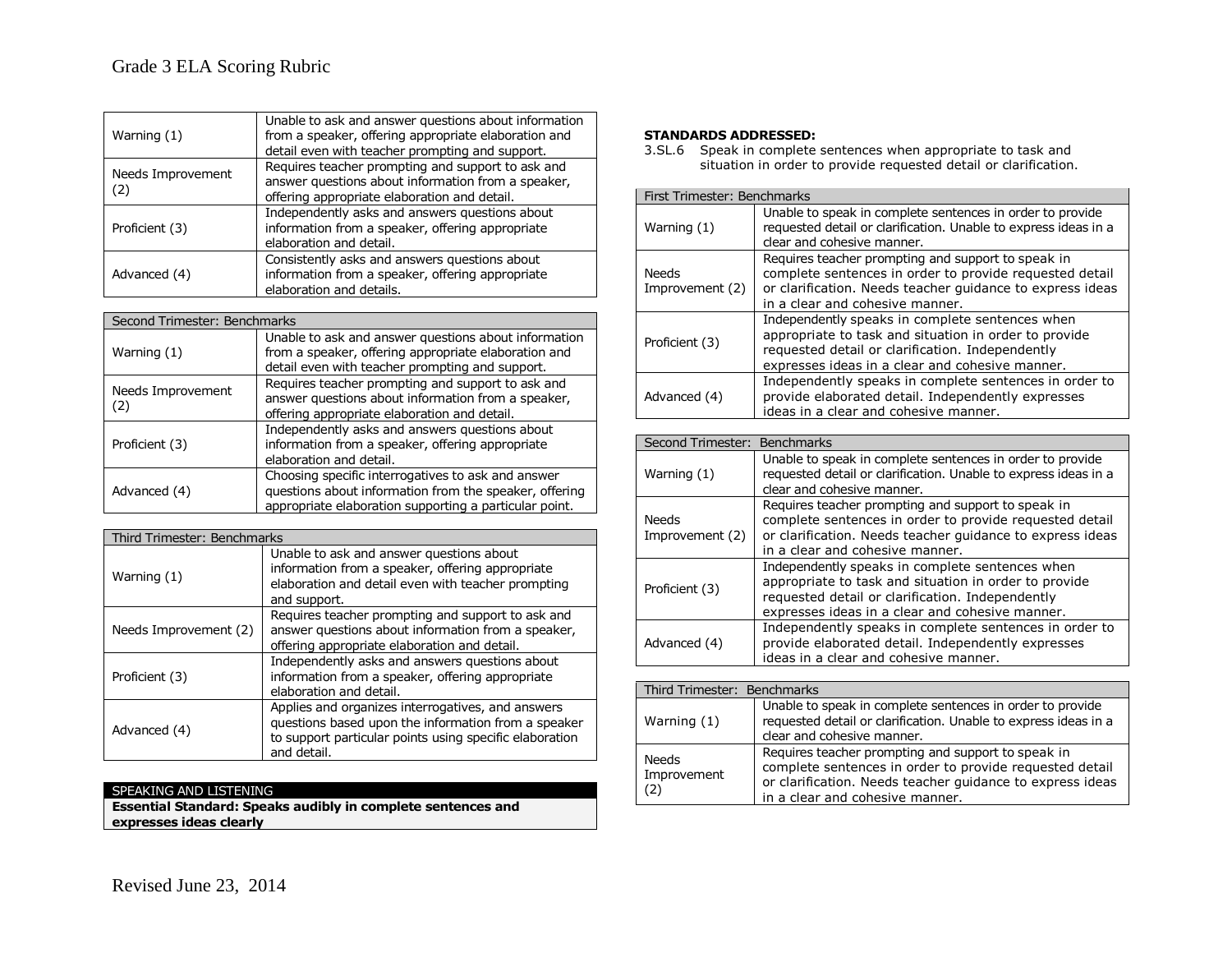| Proficient (3) | Independently speaks in complete sentences when<br>appropriate to task and situation in order to provide<br>requested detail or clarification. Independently<br>expresses ideas in a clear and cohesive manner. |
|----------------|-----------------------------------------------------------------------------------------------------------------------------------------------------------------------------------------------------------------|
| Advanced (4)   | Independently speaks in complete sentences in order to<br>provide elaborated detail. Independently expresses<br>ideas in a clear and cohesive manner.                                                           |

### SPEAKING AND LISTENING

**Essential Standard: Gives oral presentations with clear enunciation, adequate volume, and appropriate pace**

### **STANDARDS ADDRESSED:**

- 3.SL.4 Report on a topic or text, tell a story, or recount an experience with appropriate facts and relevant, descriptive details, speaking clearly at an understandable pace.
- 3.SL.5 Create engaging audio recordings of stories or poems that demonstrate fluid reading at an understandable pace; add visual displays when appropriate to emphasize or enhance certain facts or details.
- 3.SL.6 Speak in complete sentences when appropriate to task and situation in order to provide requested detail or clarification.

| First Trimester: Benchmarks |                                 |
|-----------------------------|---------------------------------|
|                             | Not assessed in this trimester. |

| Second Trimester: Benchmarks |                                                                                                                                                                                                                                                                                                        |  |
|------------------------------|--------------------------------------------------------------------------------------------------------------------------------------------------------------------------------------------------------------------------------------------------------------------------------------------------------|--|
| Warning (1)                  | Unable to report on a topic or text, tell a story, or<br>recount an experience with appropriate facts and<br>relevant descriptive details. Runs words, phrases, and<br>sentences together without pauses. Volume/pace<br>interferes with message.                                                      |  |
| Needs Improvement (2)        | Requires teacher prompting and support to report on<br>a topic or text, tell a story, or recount an experience<br>with appropriate facts and relevant descriptive details.<br>Uses volume/pace that interferes with message.                                                                           |  |
| Proficient (3)               | Independently reports on a topic or text, tells a story,<br>or recounts an experience with appropriate facts and<br>relevant descriptive details. Uses volume and pace<br>that is appropriate for audience. Creates engaging<br>audio recordings of stories or poems that<br>demonstrate fluid reading |  |
| Advanced (4)                 | Consistently reports on a topic or text, tells a story,<br>or recounts an experience with appropriate facts and<br>relevant descriptive details. Uses volume and pace<br>that's appropriate for audience. Uses body                                                                                    |  |

| anguage and facial expressions to enhance |
|-------------------------------------------|
| message and hold interest.                |

| Third Trimester: Benchmarks |                                                                                                                                                                                                                                                                                                         |  |
|-----------------------------|---------------------------------------------------------------------------------------------------------------------------------------------------------------------------------------------------------------------------------------------------------------------------------------------------------|--|
| Warning (1)                 | Unable to report on a topic or text, tell a story, or<br>recount an experience with appropriate facts and<br>relevant descriptive details. Runs words, phrases, and<br>sentences together without pauses. Volume/pace<br>interferes with message.                                                       |  |
| Needs Improvement<br>(2)    | Requires teacher prompting and support to report on a<br>topic or text, tell a story, or recount an experience with<br>appropriate facts and relevant descriptive details. Uses<br>volume/pace that interferes with message.                                                                            |  |
| Proficient (3)              | Independently reports on a topic or text, tells a story,<br>or recounts an experience with appropriate facts and<br>relevant descriptive details. Uses volume and pace that<br>is appropriate for audience. Creates engaging audio<br>recordings of stories or poems that demonstrate<br>fluid reading. |  |
| Advanced (4)                | Consistently reports on a topic or text, tells a story, or<br>recounts an experience with appropriate facts and<br>relevant descriptive details. Uses volume and pace<br>that's appropriate for audience. Uses body<br>language and facial expressions to enhance<br>message and hold interest.         |  |

### LANGUAGE AND VOCABULARY

**Essential Standard: Demonstrates command of English grammar and usage when writing or speaking**

### **ESSENTIAL KNOWLEDGE OUTCOME:**

Students use standard English grammar and conventions of language when speaking and writing.

- 3.LV.1 Demonstrate command of the conventions of standard English grammar and usage when writing or speaking.
	- a. Explain the function of nouns, pronouns, verbs, adjectives, and adverbs in general and their functions in particular sentences.
	- b. Form and use regular and irregular plural nouns.
	- c. Use abstract nouns (e.g., *childhood*).
	- d. Form and use regular and irregular verbs.
	- e. Form and use the simple (e.g., *I walked*; *I walk*; *I will walk*) verb tenses.
	- f. Ensure subject-verb and pronoun-antecedent agreement.\*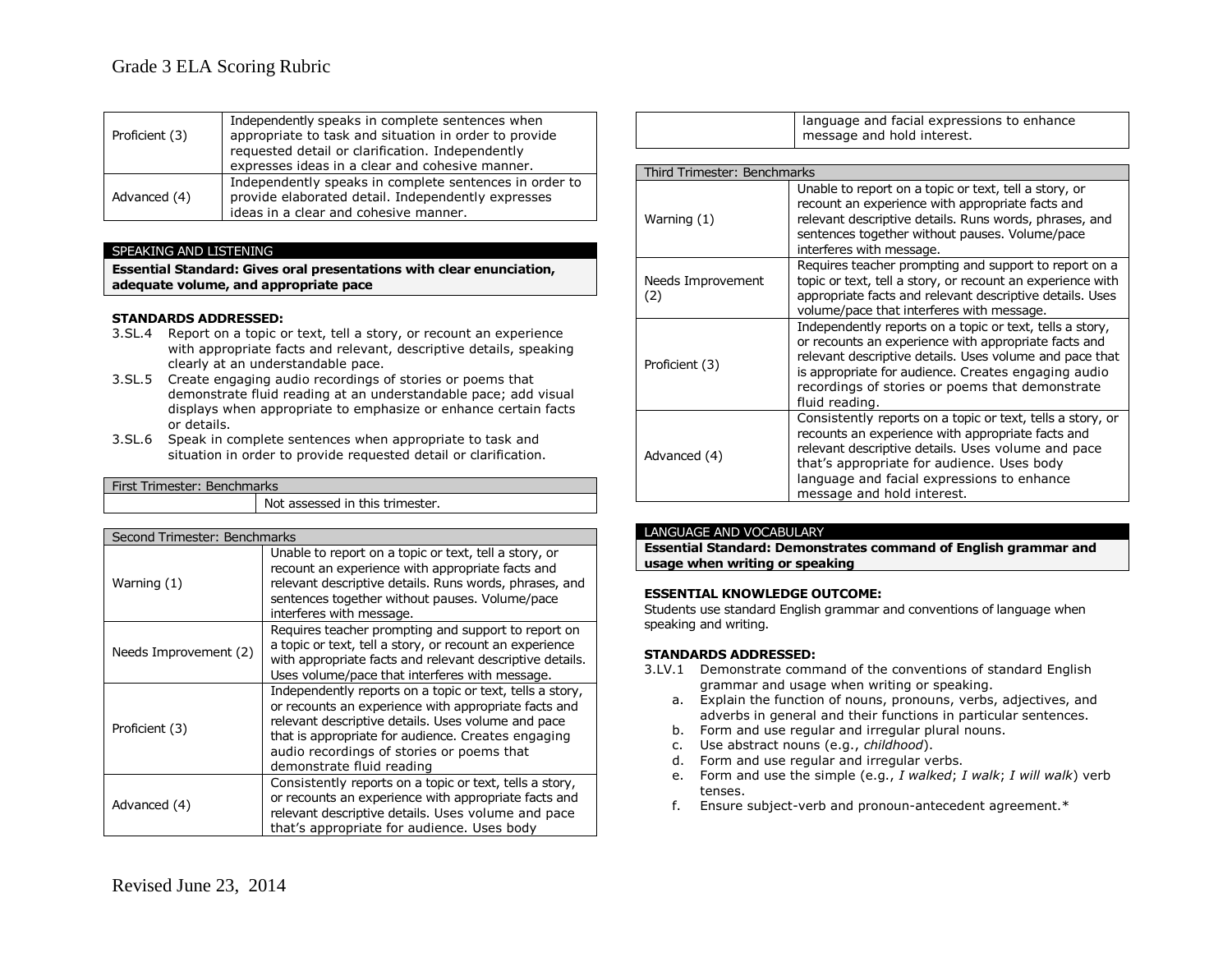- g. Form and use comparative and superlative adjectives and adverbs, and choose between them depending on what is to be modified.
- h. Use coordinating and subordinating conjunctions.
- i. Produce simple, compound, and complex sentences

| First Trimester: Benchmarks     |                                                                                                                                                                                                                                                                                                                                                                                                                                                                 |  |
|---------------------------------|-----------------------------------------------------------------------------------------------------------------------------------------------------------------------------------------------------------------------------------------------------------------------------------------------------------------------------------------------------------------------------------------------------------------------------------------------------------------|--|
| Warning (1)                     | Unable to explain the function of nouns, pronouns, and verbs<br>and their functions in sentences. Unable to form and use<br>regular and irregular plural nouns, and unable to identify<br>abstract nouns (e.g. childhood). Unable to produce simple<br>and compound sentences.                                                                                                                                                                                  |  |
| <b>Needs</b><br>Improvement (2) | Requires teacher prompting and support to demonstrate<br>standard English grammar and usage when writing or<br>speaking. With support is able to explain the function of<br>nouns, pronouns, and verbs and their functions in sentences.<br>Inconsistently able to form and use regular and irregular<br>plural nouns, and has difficulty identifying and using abstract<br>nouns (e.g. childhood). Needs guidance to produce simple<br>and compound sentences. |  |
| Proficient (3)                  | Independently demonstrates command of standard English<br>grammar and usage when writing or speaking. Is able to<br>explain the function of nouns, pronouns, and verbs and their<br>functions in sentences. Independently able to form and use<br>regular and irregular plural nouns, and is able to use abstract<br>nouns (e.g. childhood). Independently able to produce<br>simple and compound sentences.                                                    |  |
| Advanced (4)                    | Independently demonstrates command of standard English<br>grammar and usage when writing or speaking. Consistently<br>able to explain the function of nouns, pronouns, and verbs<br>and their functions in sentences. Independently and<br>consistently able to form and use regular and irregular plural<br>nouns, and is able to use abstract nouns (e.g. childhood).<br>Consistently produces simple, compound, and complex<br>sentences.                    |  |

| Second Trimester: Benchmarks |                                                                                                                                                                                                                                                                                                    |
|------------------------------|----------------------------------------------------------------------------------------------------------------------------------------------------------------------------------------------------------------------------------------------------------------------------------------------------|
| Warning $(1)$                | Unable to explain the function of adjectives and adverbs and<br>their functions in sentences. Unable to form and use regular<br>and irregular verbs or to form and use simple verb tense.<br>Unable to ensure subject-verb and pronoun-antecedent<br>agreement.                                    |
| Needs<br>Improvement (2)     | Requires teacher prompting to write or speak with correct<br>grammar. Needs guidance to explain the function of<br>adjectives and adverbs and their functions in sentences.<br>With support is able to form and use regular and irregular<br>verbs and to form and use simple verb tense. Requires |

|                | teacher prompting to ensure subject-verb and pronoun-<br>antecedent agreement.                                                                                                                                                                                                                                                                                                                                                                                                |
|----------------|-------------------------------------------------------------------------------------------------------------------------------------------------------------------------------------------------------------------------------------------------------------------------------------------------------------------------------------------------------------------------------------------------------------------------------------------------------------------------------|
| Proficient (3) | Independently demonstrates command of the conventions of<br>standard English grammar and usage when writing or<br>speaking. Independently able to explain the function of<br>adjectives and adverbs and their functions in sentences.<br>Independently able to form and use regular and irregular<br>verbs. Is able to form and use simple verb tense.<br>Independently able to ensure subject-verb and pronoun-<br>antecedent agreement.                                     |
| Advanced (4)   | Independently demonstrates command of the conventions of<br>standard English grammar and usage when writing or<br>speaking. Consistently able to explain the function of<br>adjectives and adverbs and their functions in sentences.<br>Independently and consistently able to form and use regular<br>and irregular verbs. Is able to form and use simple verb<br>tense. Independently able to ensure subject-verb and<br>pronoun-antecedent agreement in complex sentences. |

| Third Trimester: Benchmarks     |                                                                                                                                                                                                                                                                                                                                                                                                                                                                                                                       |
|---------------------------------|-----------------------------------------------------------------------------------------------------------------------------------------------------------------------------------------------------------------------------------------------------------------------------------------------------------------------------------------------------------------------------------------------------------------------------------------------------------------------------------------------------------------------|
| Warning (1)                     | Unable to use correct grammar when writing or speaking.                                                                                                                                                                                                                                                                                                                                                                                                                                                               |
| <b>Needs</b><br>Improvement (2) | Requires teacher support and prompting to demonstrate<br>standard English grammar and usage when writing or<br>speaking. Needs quidance and support to form and use<br>comparative and superlative adjectives and adverbs.<br>Requires support to use coordinating and subordinating<br>conjunctions and to produce simple, compound, and<br>complex sentences. Inconsistently recognizes and observes<br>differences between the conventions of spoken and written<br>English.                                       |
| Proficient (3)                  | Independently demonstrates command of the conventions of<br>standard English grammar and usage when writing or<br>speaking. Independently able to form and use comparative<br>and superlative adjectives and adverbs. Independently able<br>to use coordinating and subordinating conjunctions and able<br>to produce simple, compound, and complex sentences. Is<br>able to choose words and phrases for effect and recognizes<br>and observes differences between the conventions of spoken<br>and written English. |
| Advanced (4)                    |                                                                                                                                                                                                                                                                                                                                                                                                                                                                                                                       |

# LANGUAGE AND VOCABULARY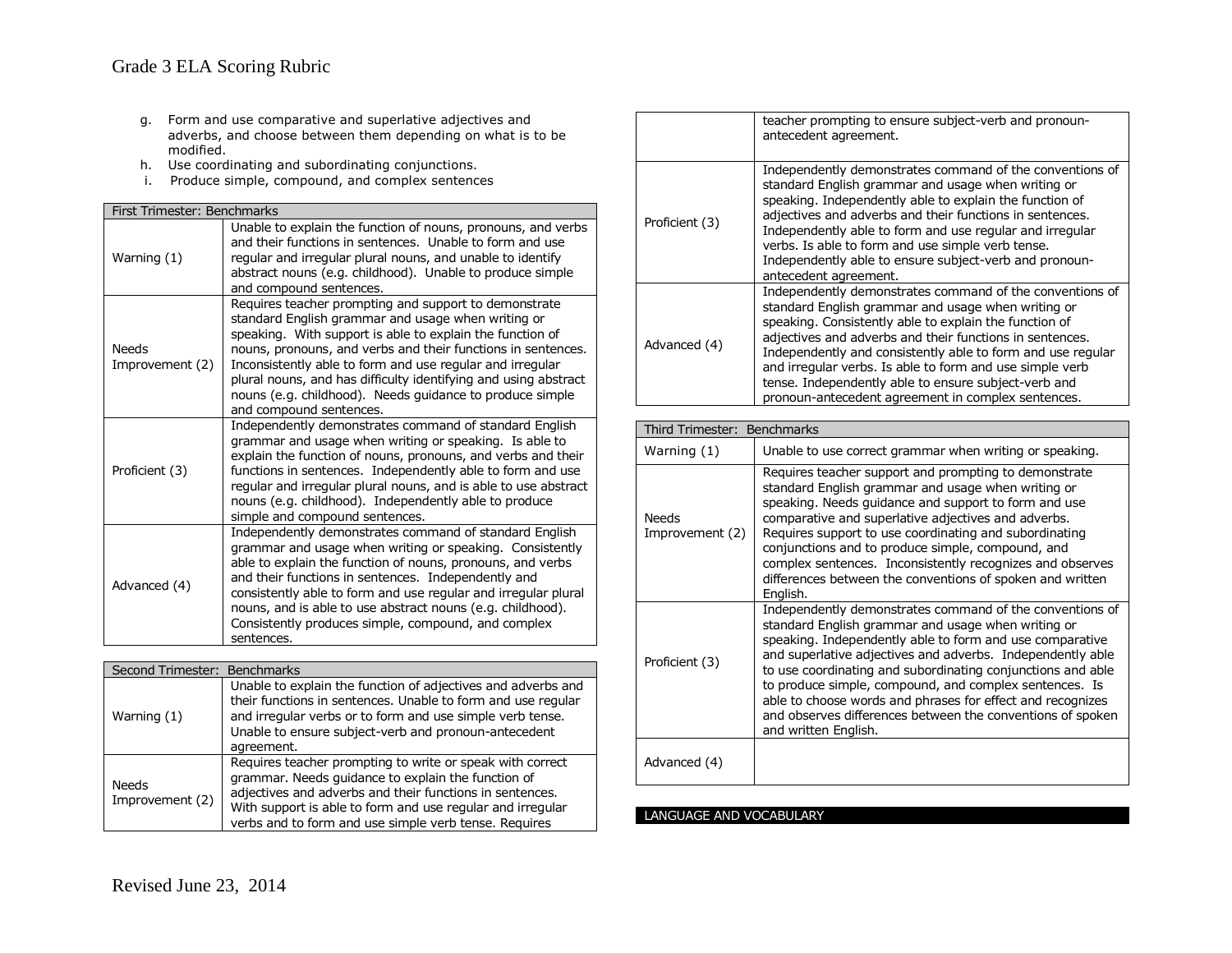### **Essential Standard: Demonstrates conventions of standard English (e.g. punctuation and capitalization)**

### **STANDARDS ADDRESSED:**

- 3.LV.2 Demonstrate command of the conventions of standard English capitalization, punctuation, and spelling when writing.
	- a. Capitalize appropriate words in titles.
	- b. Use commas in addresses.
	- c. Use commas and quotation marks in dialogue.
	- d. Form and use possessives.

| First Trimester: Benchmarks |                                                                                                                                             |
|-----------------------------|---------------------------------------------------------------------------------------------------------------------------------------------|
| Warning $(1)$               | Unable to capitalize appropriate words in titles or use<br>appropriate end punctuation in sentences.                                        |
| Needs Improvement<br>(2)    | Requires teacher support and prompting to capitalize<br>appropriate words in titles and to use appropriate end<br>punctuation in sentences. |
| Proficient (3)              | Independently able to capitalize appropriate words in<br>titles and uses appropriate end punctuation in<br>sentences.                       |
| Advanced (4)                |                                                                                                                                             |

| Second Trimester: Benchmarks |                                                                                                                       |
|------------------------------|-----------------------------------------------------------------------------------------------------------------------|
| Warning $(1)$                | Unable to use commas in addresses. Unable to form<br>and use possessives.                                             |
| Needs Improvement (2)        | Requires teacher support and guidance to use<br>commas in addresses. Needs assistance to form and<br>use possessives. |
| Proficient (3)               | Independently able to use commas in addresses.<br>Independently able to form and use possessives.                     |
| Advanced (4)                 |                                                                                                                       |

| Third Trimester: Benchmarks |                                                                                         |
|-----------------------------|-----------------------------------------------------------------------------------------|
| Warning (1)                 | Unable to use commas and quotation marks in<br>dialogue.                                |
| Needs Improvement (2)       | Requires teacher support and guidance to use<br>commas and quotation marks in dialogue. |
| Proficient (3)              | Independently able to use commas and quotation<br>marks in dialoque.                    |
| Advanced (4)                |                                                                                         |

### LANGUAGE AND VOCABULARY

### **Essential Standard: Spells appropriately**

- 3.LV.2 Demonstrate command of the conventions of standard English capitalization, punctuation, and spelling when writing.
	- e. Use conventional spelling for high-frequency and other studied words and for adding suffixes to base words (e.g., *sitting*, *smiled*, *cries*, *happiness*).
	- f. Use spelling patterns and generalizations (e.g., word families, position-based spellings, syllable patterns, ending rules, meaningful word parts) in writing words.
	- g. Consult reference materials, including beginning dictionaries, as needed to check and correct spellings.

| First Trimester: Benchmarks     |                                                                                                                                                                                                                                                                                                                                                                                                   |
|---------------------------------|---------------------------------------------------------------------------------------------------------------------------------------------------------------------------------------------------------------------------------------------------------------------------------------------------------------------------------------------------------------------------------------------------|
| Warning (1)                     | Unable to use conventional spelling for high-frequency and<br>other studied words and for adding suffixes to base words.<br>Unable to use word families and position-based spellings in<br>writing words                                                                                                                                                                                          |
| <b>Needs</b><br>Improvement (2) | Requires teacher support and guidance to use conventional<br>spelling for high-frequency and other studied words and for<br>adding suffixes to base words. Needs support to use word<br>families and position-based spellings in writing words.<br>Requires support and guidance to consult reference<br>materials, including beginning dictionaries, as needed to<br>check and correct spelling. |
| Proficient (3)                  | Independently uses conventional spelling for high-frequency<br>and other studied words and for adding suffixes to base<br>words. Independently uses word families and position-based<br>spellings in writing words. With support and guidance<br>consults reference materials, including beginning<br>dictionaries, as needed to check and correct spelling.                                      |
| Advanced (4)                    | Independently uses conventional spelling for high-frequency<br>and other studied words and for adding suffixes to base<br>words. Independently uses word families and position-based<br>spellings in writing words. Independently consults reference<br>materials, including beginning dictionaries, as needed to<br>check and correct spelling.                                                  |
|                                 |                                                                                                                                                                                                                                                                                                                                                                                                   |
| Second Trimester: Benchmarks    |                                                                                                                                                                                                                                                                                                                                                                                                   |
| Warning $(1)$                   | Unable to use conventional spelling for high-frequency and<br>other studied words or for adding suffixes to base words.<br>Unable to use syllable patterns and ending rules when<br>writing words.                                                                                                                                                                                                |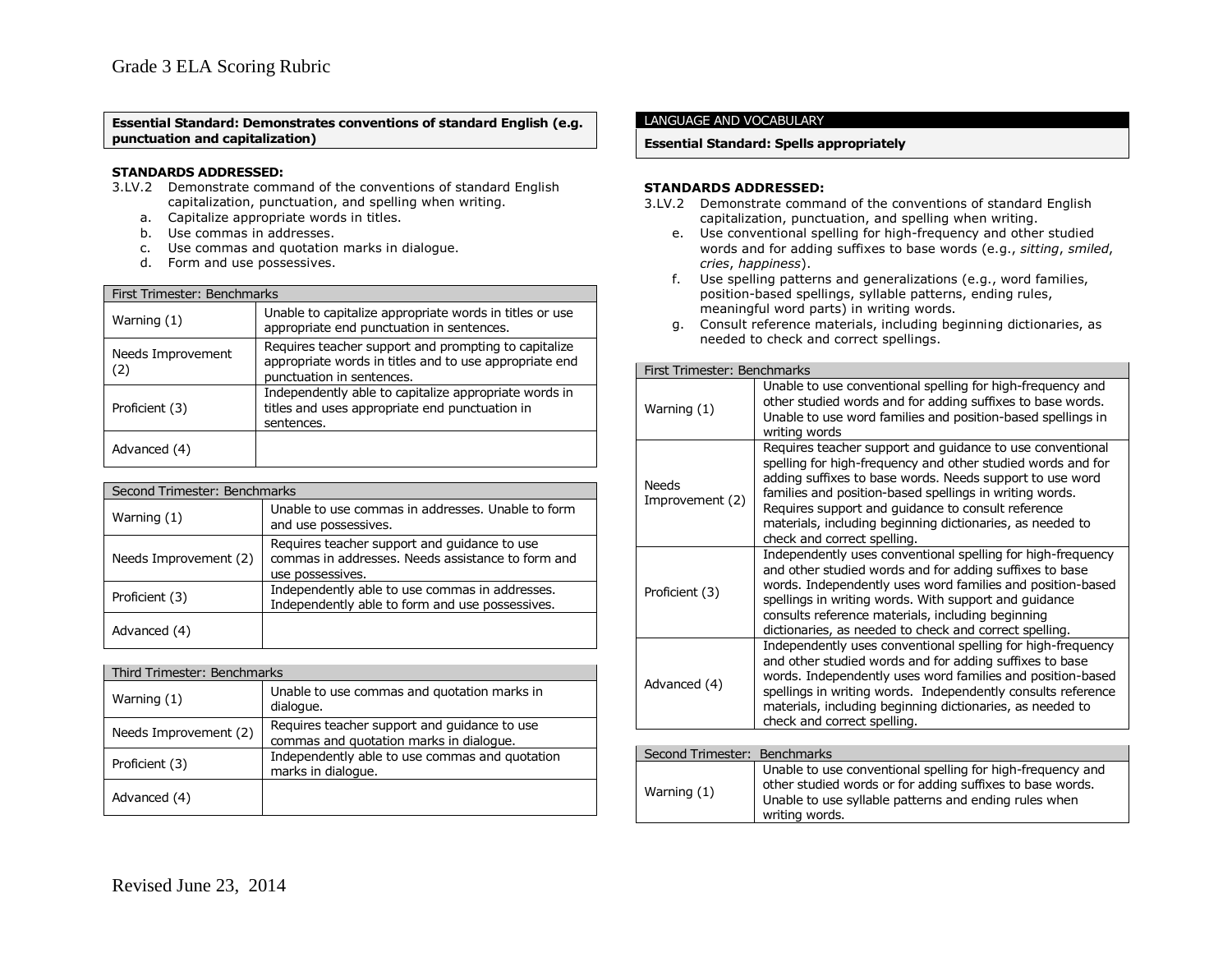| <b>Needs</b><br>Improvement (2) | Requires teacher support and guidance to use conventional<br>spelling for high-frequency and other studied words or for<br>adding suffixes to base words. With support is able to use<br>syllable patterns and ending rules when writing words. With<br>support and guidance consults reference materials, including<br>beginning dictionaries, as needed to check and correct<br>spelling.                   |
|---------------------------------|---------------------------------------------------------------------------------------------------------------------------------------------------------------------------------------------------------------------------------------------------------------------------------------------------------------------------------------------------------------------------------------------------------------|
| Proficient (3)                  | Independently uses conventional spelling for high-frequency<br>and other studied words and for adding suffixes to base<br>words. Uses syllable patterns and ending rules when writing<br>words independently. With support and guidance consults<br>reference materials, including beginning dictionaries, as<br>needed to check and correct spelling.                                                        |
| Advanced (4)                    | Independently uses conventional spelling for high-frequency<br>and other studied words and for adding suffixes to base<br>words. Uses syllable patterns and ending rules when writing<br>words independently. Independently consults reference<br>materials, including beginning dictionaries, as needed to<br>check and correct spelling.                                                                    |
|                                 |                                                                                                                                                                                                                                                                                                                                                                                                               |
| Third Trimester:                | <b>Benchmarks</b>                                                                                                                                                                                                                                                                                                                                                                                             |
|                                 | Unable to use conventional spelling for high-frequency or<br>other studied words and for adding suffixes to base words.<br>Unable to use spelling patterns and generalizations including                                                                                                                                                                                                                      |
| Warning (1)                     | meaningful word parts when writing words. Unable to<br>consult reference materials, including beginning dictionaries,<br>when needed to check and correct spelling.                                                                                                                                                                                                                                           |
| <b>Needs</b><br>Improvement (2) | Requires teacher support and guidance to use conventional<br>spelling for high-frequency and other studied words and for<br>adding suffixes to base words. Needs guidance to use<br>spelling patterns and generalizations including meaningful<br>word parts when writing words. With support, consults<br>reference materials, including beginning dictionaries, as<br>needed to check and correct spelling. |
| Proficient (3)                  | Independently uses conventional spelling for high-frequency<br>and other studied words and for adding suffixes to base<br>words. Independently uses spelling patterns and<br>generalizations including meaningful word parts when writing<br>words. Independently consults reference materials,<br>including beginning dictionaries, as needed to check and<br>correct spelling.                              |

### LANGUAGE AND VOCABULARY

### **Essential Standard: Understands new vocabulary**

- 3.LV.3 Use knowledge of language and its conventions when writing, speaking, reading, or listening.
	- a. Choose words and phrases for effect.\*
	- b. Recognize and observe differences between the conventions of spoken and written English
- 3.LV.4 Determine or clarify the meaning of unknown and multiple-meaning word and phrases based on *grade 3 reading and content*, choosing flexibly from a range of strategies.
	- a. Use sentence-level context as a clue to the meaning of a word or phrase.
	- b. Determine the meaning of the new word formed when a known affix is added to a known word (e.g., *agreeable*/*disagreeable*, *comfortable*/*uncomfortable*, *care*/*careless*, *heat*/*preheat*).
	- c. Use a known root word as a clue to the meaning of an unknown word with the same root (e.g., *company*, *companion*).
	- d. Use glossaries or beginning dictionaries, both print and digital, to determine or clarify the precise meaning of key words and phrases.
- 3.LV.5 Demonstrate understanding of word relationships and nuances in word meanings.
	- a. Distinguish the literal and nonliteral meanings of words and phrases in context (e.g., *take steps*).
	- b. Identify real-life connections between words and their use (e.g., describe people who are *friendly* or *helpful*).
	- c. Distinguish shades of meaning among related words that describe states of mind or degrees of certainty (e.g., *knew*, *believed*, *suspected*, *heard*, *wondered*).
- 3.RI.4. Determine the meaning of general academic and domain-specific words and phrases in a text relevant to a grade 3 topic or subject area.

| First Trimester: Benchmarks |                                                                                                                                                                                                                                                                                                                                                                                                     |
|-----------------------------|-----------------------------------------------------------------------------------------------------------------------------------------------------------------------------------------------------------------------------------------------------------------------------------------------------------------------------------------------------------------------------------------------------|
| Warning $(1)$               | Unable to determine or clarify the meaning of unknown<br>and multiple-meaning words and phrases. Unable to<br>use sentence-level context clues to determine the<br>meaning of a word or phrase. Unable to distinguish the<br>literal and nonliteral meanings of words and phrases in<br>context. Unable to determine the meaning of<br>academic and domain-specific words and phrases in a<br>text. |
| Needs Improvement           | Requires teacher support and guidance to determine or                                                                                                                                                                                                                                                                                                                                               |
|                             | clarify the meaning of unknown and multiple-meaning                                                                                                                                                                                                                                                                                                                                                 |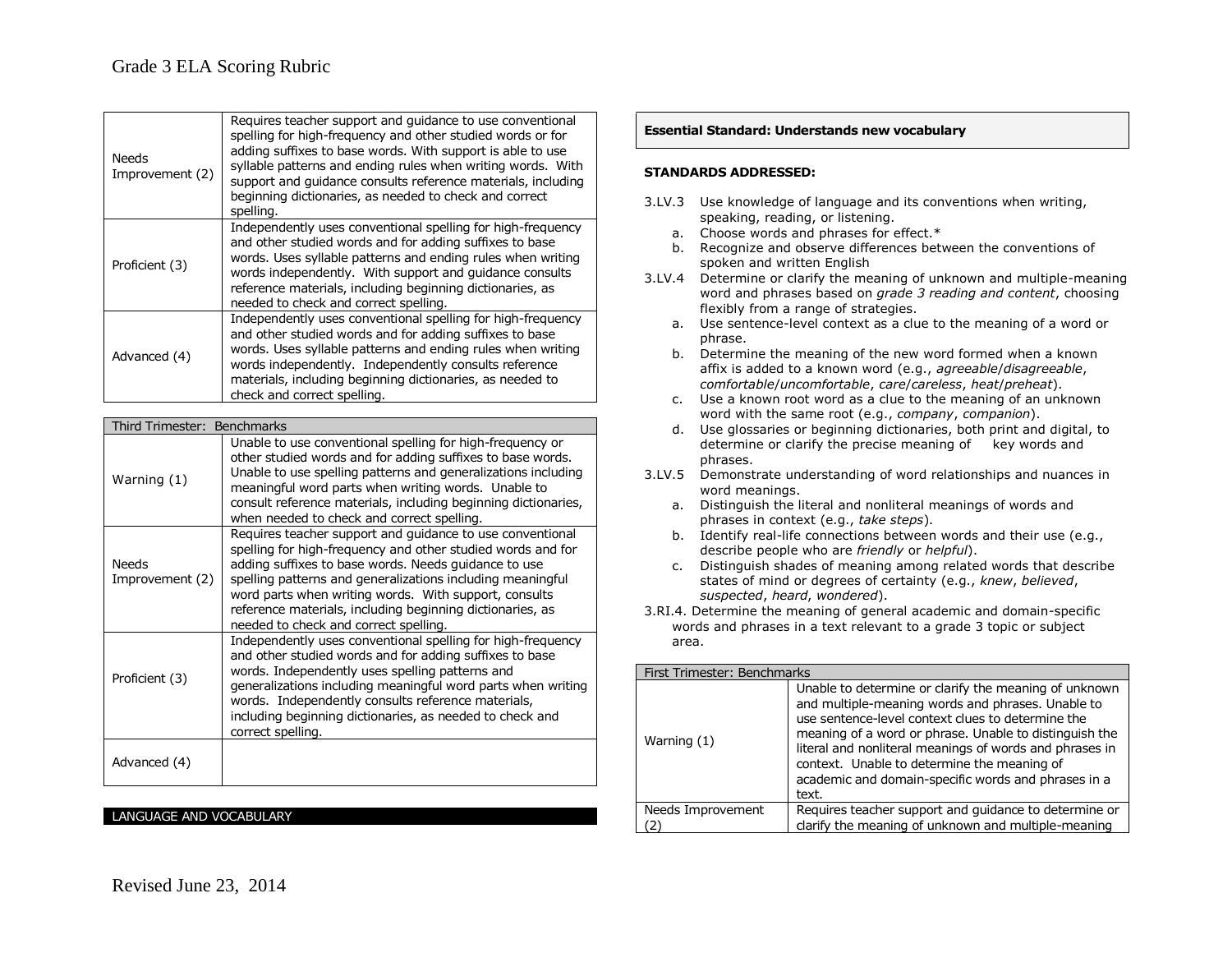|                              | words and phrases. Needs prompting to use sentence-<br>level context clues to determine the meaning of a word<br>or phrase. Requires support to distinguish the literal<br>and nonliteral meanings of words and phrases in<br>context. Needs prompting and guidance to determine<br>the meaning of academic and domain-specific words<br>and phrases in a text. With support is able to use<br>glossaries or beginning dictionaries to determine or<br>clarify the precise meaning of key words and phrases.                                                                                                               |
|------------------------------|----------------------------------------------------------------------------------------------------------------------------------------------------------------------------------------------------------------------------------------------------------------------------------------------------------------------------------------------------------------------------------------------------------------------------------------------------------------------------------------------------------------------------------------------------------------------------------------------------------------------------|
| Proficient (3)               | Independently determines or clarifies the meaning of<br>unknown and multiple-meaning words and phrases.<br>Independently uses sentence-level context clues to<br>determine the meaning of a word or phrase.<br>Independently able to distinguish the literal and<br>nonliteral meanings of words and phrases in context.<br>Independently determines the meaning of academic<br>and domain-specific words and phrases in a text<br>relevant to a Grade 3 topic or subject. With support is<br>able to use glossaries or beginning dictionaries to<br>determine or clarify the precise meaning of key words<br>and phrases. |
| Advanced (4)                 | Independently determines or clarifies the meaning of<br>unknown and multiple-meaning words and phrases.<br>Independently uses sentence-level context clues to<br>determine the meaning of a word or phrase.<br>Independently able to distinguish the literal and<br>nonliteral meanings of words and phrases in context.<br>Independently determines the meaning of academic<br>and domain-specific words and phrases in a text<br>relevant to a Grade 3 topic or subject. Independently<br>able to use glossaries or beginning dictionaries to<br>determine or clarify the precise meaning of key words<br>and phrases.   |
| Socond Trimostor: Bonshmarks |                                                                                                                                                                                                                                                                                                                                                                                                                                                                                                                                                                                                                            |

| Second Trimester: Benchmarks |                                                                                                                                                                                                                                                                                                                                                                                                                                                                                                                                                                                            |
|------------------------------|--------------------------------------------------------------------------------------------------------------------------------------------------------------------------------------------------------------------------------------------------------------------------------------------------------------------------------------------------------------------------------------------------------------------------------------------------------------------------------------------------------------------------------------------------------------------------------------------|
| Warning (1)                  | Unable to determine or clarify the meaning of<br>unknown and multiple-meaning words and phrases.<br>Unable to determine the meaning of the new word<br>formed when a known affix is added to a known word.<br>Unable to use a known root word as a clue to the<br>meaning of an unknown word with the same root.<br>Unable to determine the meaning of words and<br>phrases as they are used in a text, distinguishing<br>literal from nonliteral language. Unable to use<br>glossaries or beginning dictionaries to determine or<br>clarify the precise meaning of key words and phrases. |
| Needs Improvement (2)        | Independently determines or clarifies the meaning of                                                                                                                                                                                                                                                                                                                                                                                                                                                                                                                                       |

|                             | unknown and multiple-meaning words and phrases.<br>Determines the meaning of the new word formed<br>when a known affix is added to a known word.<br>Independently uses a known root word as a clue to<br>the meaning of an unknown word with the same root.<br>Requires teacher support and guidance to determine<br>the meaning of words and phrases as they are used in<br>a text, distinguishing literal from nonliteral language.<br>With support is able to use glossaries or beginning<br>dictionaries to determine or clarify the precise<br>meaning of key words and phrases.                               |
|-----------------------------|---------------------------------------------------------------------------------------------------------------------------------------------------------------------------------------------------------------------------------------------------------------------------------------------------------------------------------------------------------------------------------------------------------------------------------------------------------------------------------------------------------------------------------------------------------------------------------------------------------------------|
| Proficient (3)              | Independently determines or clarifies the meaning of<br>unknown and multiple-meaning words and phrases.<br>Determines the meaning of the new word formed<br>when a known affix is added to a known word.<br>Independently uses a known root word as a clue to<br>the meaning of an unknown word with the same root.<br>Independently determines the meaning of words and<br>phrases as they are used in a text, distinguishing<br>literal from nonliteral language. With support is able<br>to use glossaries or beginning dictionaries to<br>determine or clarify the precise meaning of key words<br>and phrases. |
| Advanced (4)                | Independently determines or clarifies the meaning of<br>unknown and multiple-meaning words and phrases.<br>Determines the meaning of the new word formed<br>when a known affix is added to a known word.<br>Independently uses a known root word as a clue to<br>the meaning of an unknown word with the same root.<br>Independently determines the meaning of words and<br>phrases as they are used in a text, distinguishing<br>literal from nonliteral language. Independently able<br>to use glossaries or beginning dictionaries to<br>determine or clarify the precise meaning of key words<br>and phrases.   |
|                             |                                                                                                                                                                                                                                                                                                                                                                                                                                                                                                                                                                                                                     |
| Third Trimester: Benchmarks |                                                                                                                                                                                                                                                                                                                                                                                                                                                                                                                                                                                                                     |
|                             | Unable to determine or clarify the meaning of<br>unknown and multiple-meaning words and phrases.                                                                                                                                                                                                                                                                                                                                                                                                                                                                                                                    |

| Warning (1) | Unable to determine or clarify the meaning of<br>unknown and multiple-meaning words and phrases.<br>Unable to identify real-life connections between words<br>and their use (e.g. describes people who are friendly<br>or helpful) Unable to distinguish shades of meaning<br>among related words that describe states of mind of<br>degrees of certainly (e.g. knew, believed, suspected,<br>heard, wondered) Unable to acquire and use grade-<br>appropriate conversational, general academic, and<br>domain-specific words and phrases, including those |
|-------------|------------------------------------------------------------------------------------------------------------------------------------------------------------------------------------------------------------------------------------------------------------------------------------------------------------------------------------------------------------------------------------------------------------------------------------------------------------------------------------------------------------------------------------------------------------|
|-------------|------------------------------------------------------------------------------------------------------------------------------------------------------------------------------------------------------------------------------------------------------------------------------------------------------------------------------------------------------------------------------------------------------------------------------------------------------------------------------------------------------------------------------------------------------------|